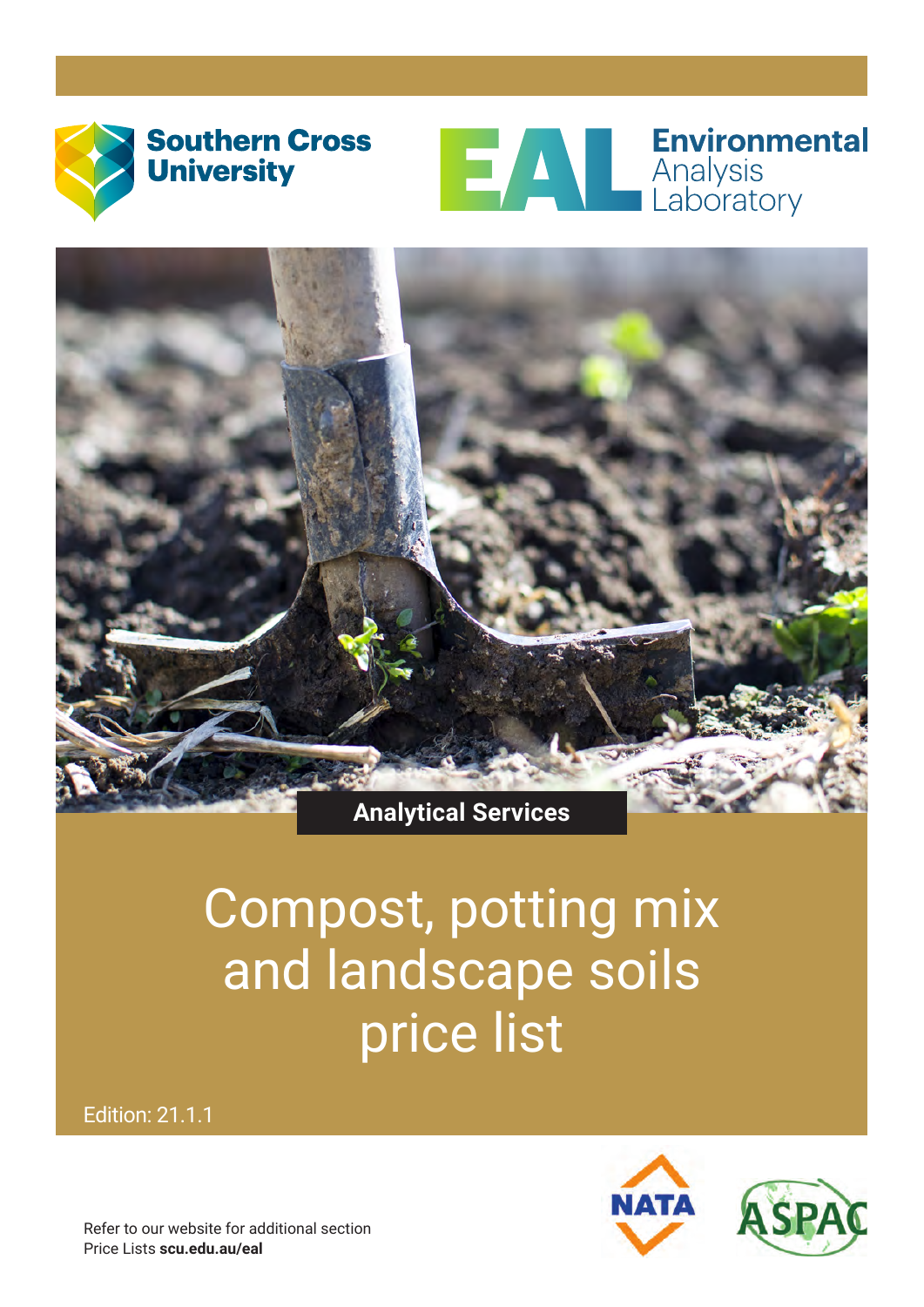

| <b>Table of contents</b>                             | Page           |                                            | Page |
|------------------------------------------------------|----------------|--------------------------------------------|------|
| Environmental Analysis Laboratory (EAL) introduction | 2              | Contamination testing                      | 11   |
| Important notes                                      | $\overline{2}$ | <b>Contamination suites</b>                | 11   |
| Confidentiality and quality assurance                | 2              | Individual contamination tests             | 11   |
| Instructions for submitting samples                  | $\overline{2}$ | Biological and microbial testing           | 11   |
| Complete EAL Sample Submission Form (SSF)            | 3              | Microbial suites                           | 11   |
| Package and send samples                             | 3              | Individual microbial tests                 | 11   |
| <b>EAL</b> contact details                           | 3              | Biochar, filter media and biosolid testing | 12   |
| Terms and conditions                                 | 3              | <b>Biochar suites</b>                      | 12   |
| Compost testing                                      | 4              | Bioretention filter media suites           | 12   |
| AS4454 compost product suites                        | 4              | Individual bioretention filter media tests | 12   |
| AS4454 compost basic suites                          | 4              | <b>Biosolid suites</b>                     | 12   |
| Basic compost suites                                 | 4              | NATA accredited tests                      | 13   |
| Other compost suites                                 | 5              | ASPAC accredited tests                     | 13   |
| Individual compost tests                             | 5              |                                            |      |
| Potting mix testing                                  | 6              |                                            |      |
| AS3743 potting mix product suites                    | 6              |                                            |      |
| AS3743 potting mix basic suites                      | 6              |                                            |      |
| Individual potting mix tests                         | 6              |                                            |      |
| Landscape soil testing                               | 7              |                                            |      |
| AS4419:2018 soil suites                              | 7              |                                            |      |
| AS4419:2003 soil suites                              | 7              |                                            |      |
| AS4419 soil basic suites                             | 7              |                                            |      |
| Other soil suites                                    | 8              |                                            |      |
| Individual soil tests                                | 8              |                                            |      |
| Main roads (MRTS and R178) testing                   | 9              |                                            |      |
| MRTS soil suites                                     | 9              |                                            |      |
| <b>MRTS</b> water suites                             | 9              |                                            |      |
| R178 soil suites                                     | 9              |                                            |      |
| Other soil suites                                    | 10             |                                            |      |
| Individual soil tests                                | 10             |                                            |      |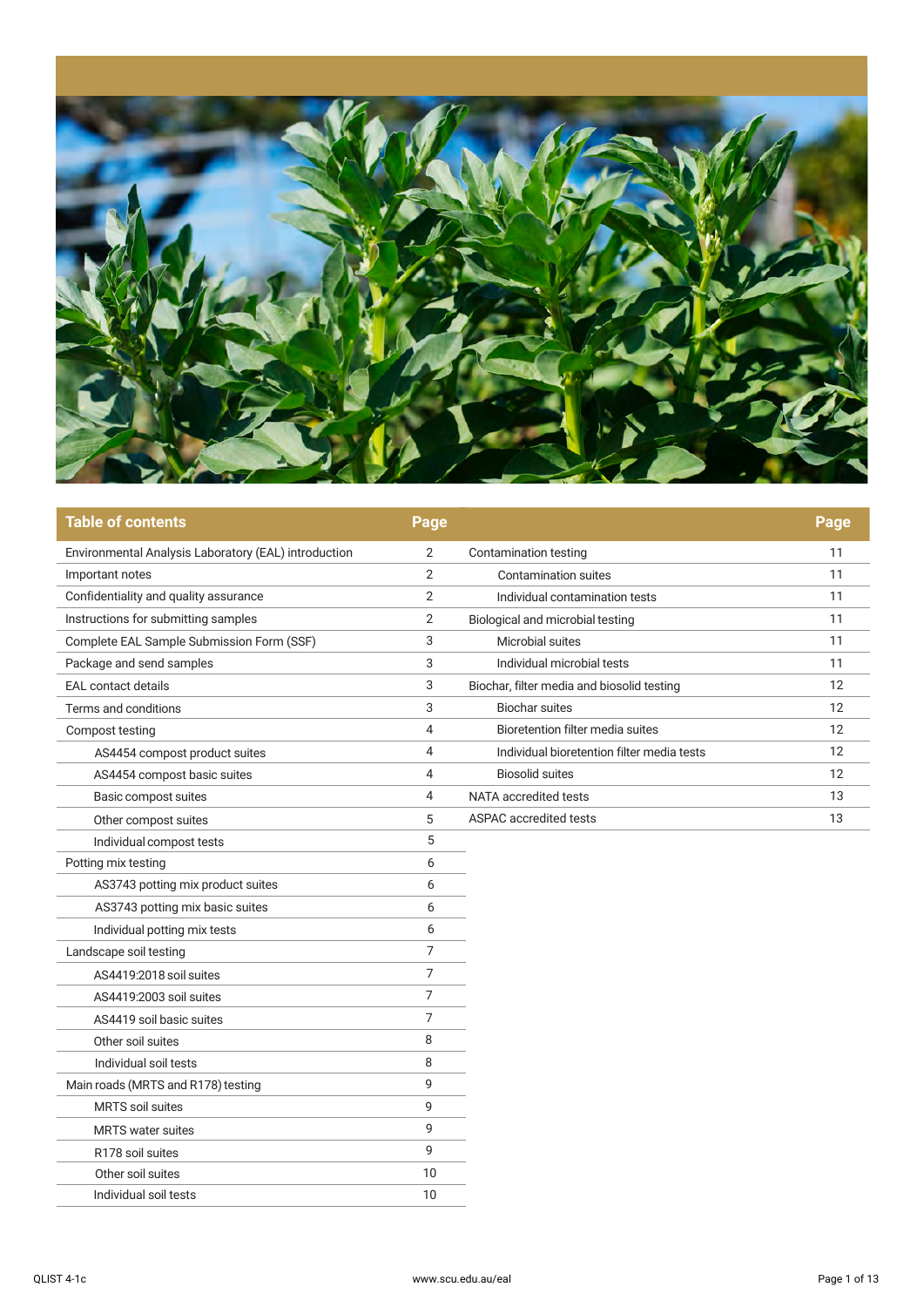#### Compost, potting mix and landscape soils price list

The Environmental Analysis Laboratory (EAL) is part of Southern Cross University and is set up as a commercial, teaching and research facility. EAL specialises in a range of environmental testing services for waters, acid sulfate soils, agricultural soils, composts, potting mixes, landscape soils, plants and for effluent monitoring.

EAL employs over 50 professional staff and utilises the following instruments: Perkin Elmer ICPOES 8300DV; Perkin Elmer ICPOES Avio500; NexION 2000B ICPMS; NexION 300D ICPMS; NexION 350D ICPMS with FLEXAR HPLC; LECO SC832 CS Analyser; LECO TruMac CNS Analyser; CRS Analysers; Lachat FIA Nutrient Analysers; Smartchem Nutrient Analyser; Soxtherm Oils and Grease Analysers;

Bruker XRD; Leica SEM with EDAX; Hitachi desktop SEM with EDAX; Pan-analytical XRF; Malvern Mastersizer 3000LV/SM Laser Diffraction Particle Size Analysers; Waters Ion Chromatography system; Shumatsu TOC/TN Analyser; Thermo-Finnigan IRMS; NewWave Laser Ablation System with Agilent ICPMS; Mantech AutoMax 197 pH/EC Analyser.

Specialists in the School of Environment, Science and Engineering, and Cooperative Research Centres, can also provide complete sampling, data interpretation and report production services. This includes specialists in soil science, geology, geochemistry, plant and fisheries biology, palaeontology, hydrology, marine biology and ecology.

#### **Important notes on charges, turnaround times and results**

The following points apply to sample analysis:

- Sample specific quotes can be negotiated and customised at competitive rates on request
- An admin batch charge of \$30 +GST applies per project/ sample submission form
- Sub-contracted analyses are sent to approved laboratories
- On-site sample collection by qualified staff is available at a basic rate of \$110.00 +GST per hour
- Turn-around times for individual projects vary depending on the size and complexity of the task; most are completed within five to ten working days of receiving samples
- URGENT turn-around times (TAT) are available on request for selected tests. These incur 100% surcharge for one working day, 50% for two, 25% for three and 12.5% for four working days service (note samples must arrive at the laboratory by noon to ensure these TAT)
- Results are supplied in Excel and PDF report format. They detail the analytical results in relation to standard guidelines, where available
- Sample Receipt Notices, Results and Invoices are supplied by email and may be posted if requested.
- Payment is requested on delivery of samples (cash, eftpos, cheque). Invoices are available to regular clients. Minimum invoice amount is required

#### **Confidentiality and quality assurance**

Confidentiality is an integral part of our quality assurance certification. Results will not be released to a third party without written client consent.

Strict quality control procedures are applied to all chemical, physical and bacteriological analyses. This involves

 frequent use of replicates to monitor precision, with standard reference materials and blanks to monitor accuracy.

The laboratory is also routinely involved in inter-laboratory comparisons and trials, including the Australian Standards National Low Level Nutrient Collaborative Trials (NLLNCT) program. EAL is a member of ASPAC (Australian Soil and Plant Analysis Council) which includes a regular Quality Assurance Program for soils and plants. EAL also assists in the formulation of suitable laboratory methods for acid sulfate soil analysis.

EAL is a NATA (National Association of Testing Authorities) accredited laboratory (Lab. Acc. No. 14960). Accreditation is on selected tests (refer to final page) EAL is continually updating the number of tests directly accredited by NATA.

EAL uses many industry accepted method references as the base for NATA, ASPAC and other in-house methods of testing. These references include Standard Methods for the Examination of Water and Wastewater (APHA), Australian Standards (AS), National Acid Sulfate Soils Guidance (Sullivan, Ward, Toppler and Lancaster, 2018) and Soils Chemistry Methods – Australasia (Rayment and Lyons, 2011).

#### **Instructions for submitting samples**

#### **Collection procedure for Australian Standards:**

- Minimum of 4 kg required (10 L plastic bucket or large heavy duty plastic bag is most suitable)
- Label samples as per relevant Australian Standard
- Call EAL with any questions.

#### **Collection procedure for basic Compost and Soil samples**

- 200-300 g required (half a plastic lunch bag is most suitable)
- Collect a representative soil sample
- Label bag with site, paddock name and date of sampling.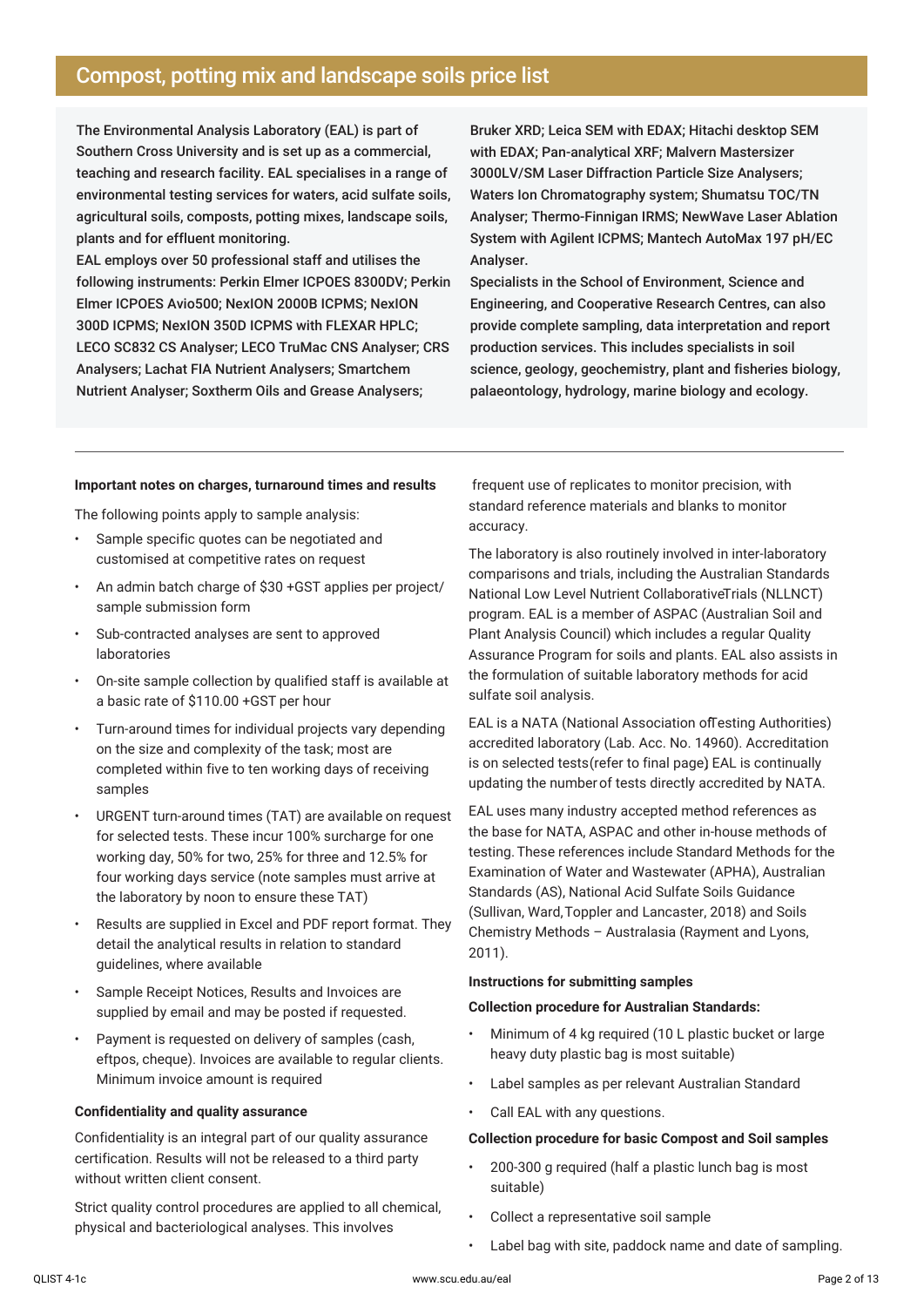#### **Complete EAL Sample Submission Form (SSF)**

- Download a [Sample Submission Form;](https://www.scu.edu.au/media/scueduau/eal/submissions/Sample-Submission-Form.pdf) excel versions also available
- Complete all relevant details on the SSF
- Use Test Codes from the Price List e.g. CA-PACK-011
- Credit card and cheque are the preferred methods of payment.

#### **Package and send samples**

- Package sample(s) in a 10 L sealable plastic bucket or large heavy duty sealed plastic bag
- Enclose the SSF in a sealed plastic sleeve along with any other instructions
- Samples can be dropped off in person at EAL. The university gatehouse will provide directions; follow the EAL signs posted around the university. Client parking is reserved in the lane way next to sample reception
- Samples can also be sent by post or courier. TNT or TOLL are the preferred couriers, they can be contacted on 131 150 or 131 531, respectively. Please use the following delivery labels below.

#### **Courier address:**

Southern Cross University Environmental Analysis Laboratory (EAL) Ground floor, N Block Military Road East Lismore NSW 2480

#### **EAL contact:**

P: 02 6620 3678 or Graham Lancaster M: 0419 984 088 NOTE: URGENT DELIVERY OF SAMPLES FOR TESTING

#### **Postal address:**

Southern Cross University Environmental Analysis Laboratory (EAL) PO Box 157 Lismore NSW 2480

#### **EAL contact:**

P: 02 6620 3678 or Graham Lancaster M: 0419 984 088 NOTE: URGENT DELIVERY OF SAMPLES FOR TESTING

#### **Contact details:**

| <b>Laboratory position</b>                       | Contact                       | Phone / Fax                 | Email                       |
|--------------------------------------------------|-------------------------------|-----------------------------|-----------------------------|
| Administration                                   | Reception                     | 02 6620 3678 / 02 6620 3957 | eal@scu.edu.au              |
| <b>Senior Manager</b>                            | Graham Lancaster 0419 984 088 |                             | graham.lancaster@scu.edu.au |
| <b>Laboratory Manager</b>                        | Nadia Toppler                 | 0447 011 070                | nadia.toppler@scu.edu.au    |
| Compost/Landscape Soils Co-ordinator Brian Smith |                               | 0437 016 091                | brian.smith@scu.edu.au      |
| <b>Agricultural Co-ordinator</b>                 | <b>Kris Saville</b>           | 0437 016 017                | kris.saville@scu.edu.au     |

[Terms and conditions:](https://www.scu.edu.au/media/scueduau/eal/documents/EAL-Laboratory-Services-Terms-and-Conditions-FINAL.pdf) Sample submission to EAL infers acceptance of the **[EAL Terms and Conditions](https://www.scu.edu.au/media/scueduau/eal/documents/EAL-Laboratory-Services-Terms-and-Conditions-FINAL.pdf)**. ABN: 41 995 651 524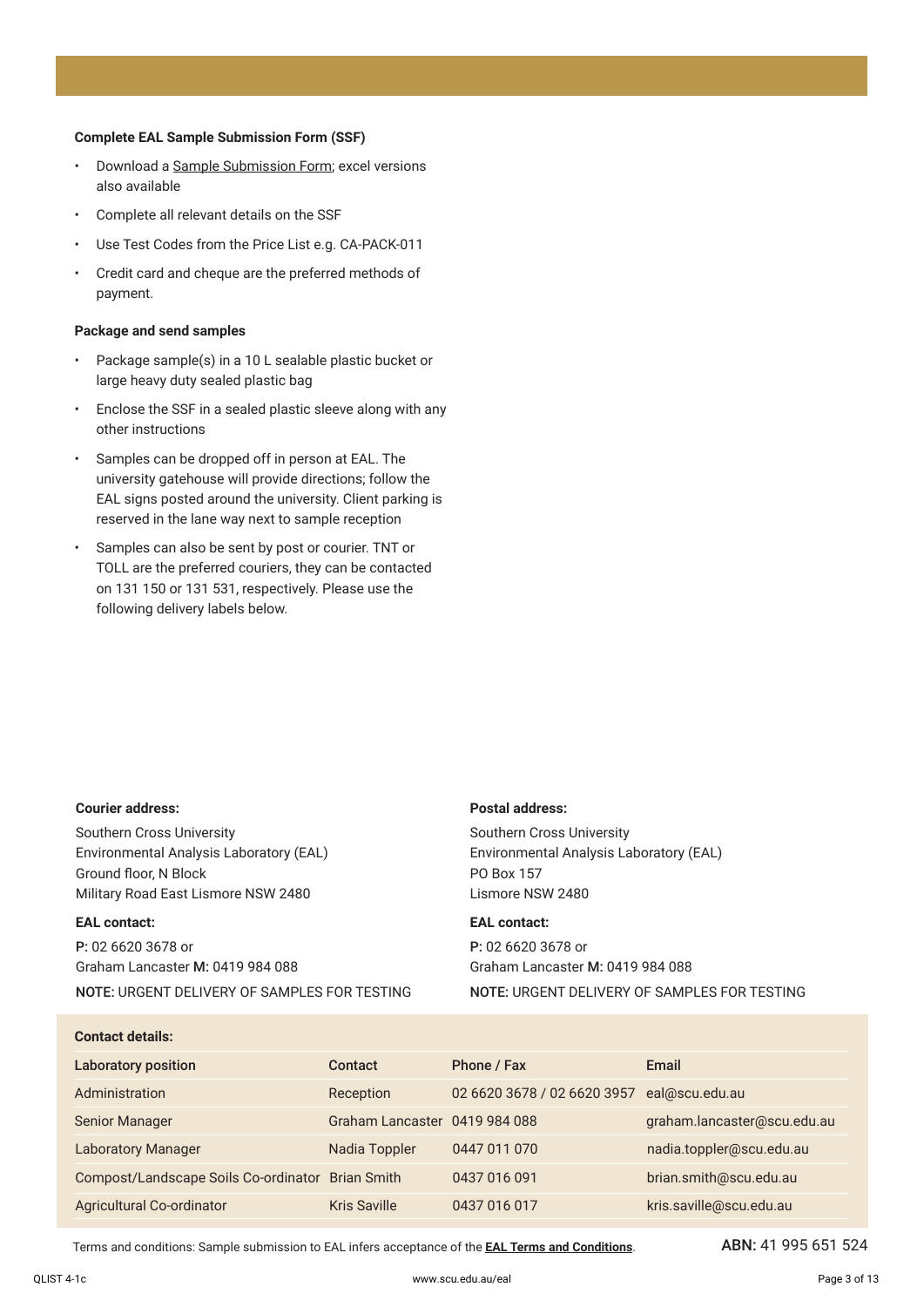#### **COMPOST AND LANDSCAPE SOIL ANALYTICAL SERVICES**

#### *COMPOST TESTING*

|                  | All suites have preparation and digest/extract charges included.                                                                                                                                                                                                                                                                                                                                                                                                                                                                                                                                                                                                                                                                                                   |              |              |
|------------------|--------------------------------------------------------------------------------------------------------------------------------------------------------------------------------------------------------------------------------------------------------------------------------------------------------------------------------------------------------------------------------------------------------------------------------------------------------------------------------------------------------------------------------------------------------------------------------------------------------------------------------------------------------------------------------------------------------------------------------------------------------------------|--------------|--------------|
| <b>ITEM CODE</b> | <b>AS4454 COMPOST PRODUCT SUITES</b>                                                                                                                                                                                                                                                                                                                                                                                                                                                                                                                                                                                                                                                                                                                               | <b>PRICE</b> | <b>PRICE</b> |
|                  |                                                                                                                                                                                                                                                                                                                                                                                                                                                                                                                                                                                                                                                                                                                                                                    | excl. GST    | incl. GST    |
| CA-PACK-011      | Mature Compost Analysis under AS4454<br>Includes Bulk Density; Moisture, pH, EC; Wettability; TOC, TN, TC/TN Ratio; NO <sub>3</sub> , NH <sub>4</sub> , PO <sub>4</sub> , NH <sub>4</sub> /NO <sub>3</sub> Ratio; Particle<br>Size > 5 mm and < 16 mm; Physical Contaminants - Glass, Metal, Rigid Plastics > 2 mm, Light Plastics > 5 mm,<br>Stones and Clay > 5mm; Totals (Ca, Mg, K, Na, S, P, Zn, Mn, Fe, Cu, B, Si, Al, Mo, Co, Se, Cd, Pb, As, Cr, Ni, Hg, Ag);<br>Bioassay; Plant Propagules, Nitrogen Drawdown Index, Specific Oxygen Uptake Rate, Solvita; Low Level Pesticides<br>(Organo-chlorines, Polychlorinated Biphenyls); Salmonella, Ecoli, Faecal Coliforms. Acid Neutralising Capacity<br>required if pH > 8.0. Note: 4 kg of sample required. | \$600.00     | \$660.00     |
| CA-PACK-003      | <b>Composted Product Analysis under AS4454</b><br>Includes Bulk Density; Moisture, pH, EC; Wettability; TOC, TN, TC/TN Ratio; NO <sub>3</sub> , NH <sub>4</sub> , PO <sub>4</sub> , NH <sub>4</sub> /NO <sub>3</sub> Ratio; Particle<br>Size > 5 mm and < 16 mm; Physical Contaminants - Glass, Metal, Rigid Plastics > 2 mm, Light Plastics > 5 mm,<br>Stones and Clay > 5 mm; Totals (Ca, Mg, K, Na, S, P, Zn, Mn, Fe, Cu, B, Si, Al, Mo, Co, Se, Cd, Pb, As, Cr, Ni, Hg, Ag);<br>Bioassay; Plant Propagules, Nitrogen Drawdown Index; Low Level Pesticides (Organo-chlorines, Polychlorinated<br>Biphenyls); Salmonella, Ecoli, Faecal Coliforms. Acid Neutralising Capacity required if pH > 8.0. Note: 4 kg of sample                                         | \$450.00     | \$495.00     |
| CA-PACK-023      | Pasteurized Product Analysis under AS4454<br>Includes Moisture, pH, EC; Wettability; TOC, TN, TC/TN Ratio; PO <sub>4</sub> ; Particle Size > 5 mm and < 16 mm; Physical<br>Contaminants - Glass, Metal, Rigid Plastics > 2 mm, Light Plastics > 5 mm, Stones and Clay > 5 mm; Totals (Ca, Mg,<br>K, Na, S, P, Zn, Mn, Fe, Cu, B, Si, Al, Mo, Co, Se, Cd, Pb, As, Cr, Ni, Hg, Ag); Plant Propagules; Low Level Pesticides<br>(Organo-chlorines, Polychlorinated Biphenyls); Salmonella, Ecoli, Faecal Coliforms. Acid Neutralising Capacity<br>required if pH > 8.0. Note: 4 kg of sample required.                                                                                                                                                                 | \$320.00     | \$352.00     |
| CA-PACK-024      | Raw Mulch Analysis under AS4454<br>Includes pH, EC; TOC, TN, TC/TN Ratio; Particle Size > 5 mm and < 16 mm; Physical Contaminants - Glass, Metal,<br>Rigid Plastics > 2mm, Light Plastics > 5 mm, Stones and Clay > 5 mm; Totals (Ca, Mg, K, Na, S, P, Zn, Mn, Fe, Cu, B, Si,<br>Al, Mo, Co, Se, Cd, Pb, As, Cr, Ni, Hg, Ag); Plant Propagules; Low Level Pesticides (Organo-chlorines, Polychlorinated<br>Biphenyls). Acid Neutralising Capacity required if pH > 8.0. Note: 4 kg of sample required.                                                                                                                                                                                                                                                             | \$180.00     | \$198.00     |

All packs have preparation and digest/extract charges included.

| <b>ITEM CODE</b> | <b>AS4454 COMPOST BASIC SUITES</b>                                                                                                                                                                                                                                        | <b>PRICE</b> | <b>PRICE</b> |
|------------------|---------------------------------------------------------------------------------------------------------------------------------------------------------------------------------------------------------------------------------------------------------------------------|--------------|--------------|
|                  |                                                                                                                                                                                                                                                                           | excl. GST    | incl. GST    |
| CA-PACK-005      | Compost Soluble Nutrients plus Carbon & Nitrogen under AS4454<br>Includes Moisture, pH, EC; TOC, TN, TC/TN Ratio; NO <sub>3</sub> , NH <sub>4</sub> , PO <sub>4</sub> , NH <sub>4</sub> /NO <sub>3</sub> Ratio. Note: 200 g of sample is required to<br>complete testing. | \$90.00      | \$99.00      |
| CA-PACK-013      | LECO - Total Carbon, Total Nitrogen under AS4454/AS4419<br>Includes Total Carbon (TC) and Total Nitrogen (TN), TC/TN Ratio. Note: 200 g of sample is required to complete<br>testing.                                                                                     | \$35.00      | \$38.50      |
| CA-PACK-014      | Nutrients - Water Extractable under AS4454<br>Includes Moisture, Nitrate, Phosphate, Ammonium (1:5 water). Note: 200 g of sample is required to complete<br>testing.                                                                                                      | \$50.00      | \$55.00      |
| CA-PACK-010      | pH and EC under AS4454<br>Includes Moisture, pH and EC. Note: 200 g of sample is required to complete testing.                                                                                                                                                            | \$40.00      | \$44.00      |

|                  | All packs have preparation and digest/extract charges included.                                                                                                                                                                                                                                                                                                                                                                                                                                                                                               |                       |                       |
|------------------|---------------------------------------------------------------------------------------------------------------------------------------------------------------------------------------------------------------------------------------------------------------------------------------------------------------------------------------------------------------------------------------------------------------------------------------------------------------------------------------------------------------------------------------------------------------|-----------------------|-----------------------|
| <b>ITEM CODE</b> | <b>BASIC COMPOST SUITES</b>                                                                                                                                                                                                                                                                                                                                                                                                                                                                                                                                   | <b>PRICE</b>          | <b>PRICE</b>          |
| CA-PACK-020      | <b>Compost Total and Available Nutrients plus Heavy Metals</b><br>Includes Moisture, pH, EC; TC, TN, TC/TN Ratio, Organic Matter; Total (Ca, Mg, K, Na, S, P, Zn, Mn, Fe, Cu, B, Si, Al,<br>Mo, Co, Se, Cd, Pb, As, Cr, Ni, Hg, Ag); Soluble (Ca, Mg, K, P), Dissolved (NH <sub>4</sub> , NO <sub>3</sub> , S); Exchangeable (Ca, Mg, Na, K,<br>H, AI, ECEC); Bray I and II Phosphorus; Colwell Phosphorus; Available Micronutrients (Fe, Cu, Mg, Zn, B, Si); TC, TN,                                                                                         | excl. GST<br>\$220.00 | incl. GST<br>\$242.00 |
| CA-PACK-019      | TC/TN Ratio, Organic Matter. Note: 300 g of sample is required.<br><b>Compost Total and Available Nutrients</b><br>Includes Moisture, pH, EC; TC, TN, TC/TN Ratio, Organic Matter; Total (Ca, Mg, K, Na, S, P, Zn, Mn, Fe, Cu, B, Si, Al,<br>Mo, Co, Se); Soluble (Ca, Mg, K, P), Dissolved (NH <sub>4</sub> , NO <sub>3</sub> , S); Exchangeable (Ca, Mg, Na, K, H, Al, ECEC); Bray I and II<br>Phosphorus; Colwell Phosphorus; Available Micronutrients (Fe, Cu, Mg, Zn, B, Si); TC, TN, TC/TN Ratio, Organic<br>Matter. Note: 300 g of sample is required. | \$190.00              | \$209.00              |
| CA-PACK-001      | <b>Compost Total Nutrients</b><br>Includes Moisture, pH, EC; TC, TN, TC/TN Ratio, Organic Matter; Total (Ca, Mg, K, Na, S, P, Zn, Mn, Fe, Cu, B, Si, Al, Mo,<br>Co, Se). Note: 200 g of sample is required.                                                                                                                                                                                                                                                                                                                                                   | \$100.00              | \$110.00              |
| CA-PACK-004      | <b>Compost Available Nutrients</b><br>Includes pH and EC; Soluble (Ca, Mg, K, P), Dissolved (NH <sub>4</sub> , NO <sub>3</sub> , S); Exchangeable (Ca, Mg, Na, K, H, Al, ECEC); Bray I<br>and II Phosphorus; Colwell Phosphorus; Available Micronutrients (Fe, Cu, Mg, Zn, B, Si); TC, TN, TC/TN Ratio, Organic<br>Matter. Note: 200 g of sample is required.                                                                                                                                                                                                 | \$120.00              | \$132.00              |
| CA-PACK-008      | <b>Compost Water Soluble Nutrients</b><br>Includes Moisture; Nitrate, Ammonium; Chloride; Calcium, Magnesium, Sodium, Potassium, Phosphorus, Sulfur,<br>Boron, Copper, Iron, Manganese, Zinc, Aluminium, Molybdenum and Cobalt. Note: 200 g of sample is required to<br>complete testing.                                                                                                                                                                                                                                                                     | \$90.00               | \$99.00               |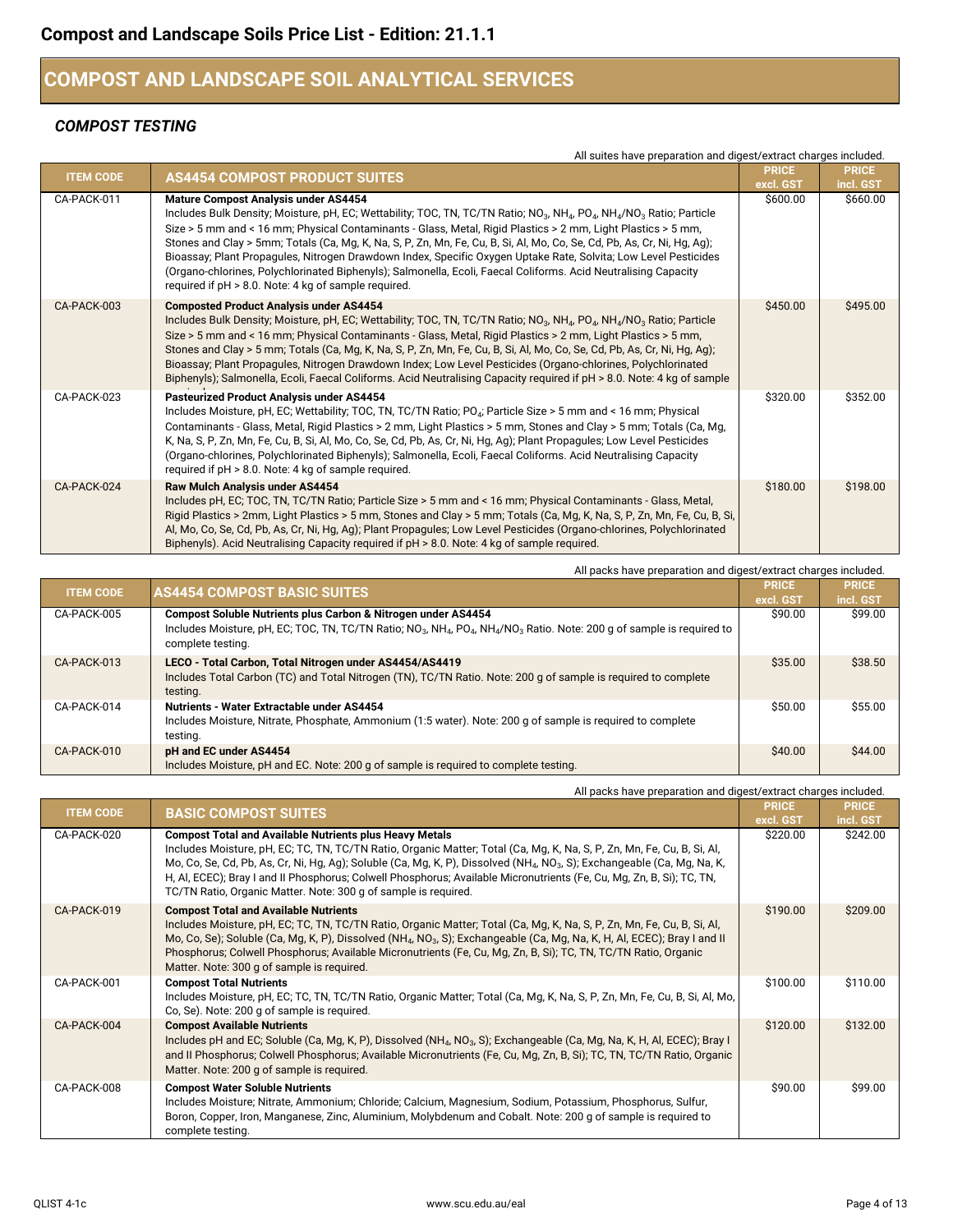| <b>ITEM CODE</b> | All packs have preparation and digest/extract charges included.<br><b>OTHER COMPOST SUITES</b>                                                                                                                                                                                                                                                                                                                                                                                                                                                                                                                            | <b>PRICE</b> | <b>PRICE</b> |
|------------------|---------------------------------------------------------------------------------------------------------------------------------------------------------------------------------------------------------------------------------------------------------------------------------------------------------------------------------------------------------------------------------------------------------------------------------------------------------------------------------------------------------------------------------------------------------------------------------------------------------------------------|--------------|--------------|
|                  |                                                                                                                                                                                                                                                                                                                                                                                                                                                                                                                                                                                                                           | excl. GST    | incl. GST    |
| SS-PACK-142      | The Compost Order 2016<br>This order applies to compost. In this order, compost means any combination of mulch, garden organics, food waste,<br>manure and paunch that has undergone composting.<br>Includes physical contaminants with glass, metal, rigid plastics, light flexible film plastics, treated timber and<br>asbestos. Also includes Salmonella, Ecoli and Faecal Coliforms. Note: 2 kg of sample is required to complete testing.                                                                                                                                                                           | \$220.00     | \$242.00     |
| SS-PACK-169      | The Mulch Order 2016<br>This order applies to mulch. In this order, mulch means plant material shredded and/or screened to a preferred<br>particle size grading for particular applications.<br>Includes particle Size > 5 mm and < 16 mm, physical contaminants with glass, metal, rigid plastics, light flexible film<br>plastics, polystyrene, treated timber and asbestos. Also includes Salmonella, Ecoli and Faecal Coliforms. Also<br>includes chemical contaminants Low Level Pesticides (Organo-chlorines, Polychlorinated Biphenyls) and heavy<br>metals. Note: 2 kg of sample is required to complete testing. | \$320.00     | \$352.00     |
| SS-PACK-170      | The Pasteurised Garden Organics Order 2016<br>This order applies to pasteurised garden organics. In this order, pasteurised garden organics means mulch and/or<br>garden organics that have undergone the process of pasteurisation as a minimum.<br>Includes physical contaminants with glass, metal, rigid plastics, light flexible film plastics, treated timber and<br>asbestos. Also includes Salmonella, Ecoli and Faecal Coliforms and plant propagules. Note: 2 kg of sample is<br>required to complete testing.                                                                                                  | \$260.00     | \$286.00     |
| SS-PACK-026      | Exchangeable Cations - 15D1 - 1 M NH <sub>4</sub> OAc<br>Includes exchangeable Sodium, Potassium, Calcium, Magnesium by 1 M NH <sub>4</sub> OAc at pH 7.0. Pretreatment for soluble<br>salts when EC is $> 0.3$ dS/m.                                                                                                                                                                                                                                                                                                                                                                                                     | \$50.00      | \$55.00      |
| SS-PACK-035      | <b>SOUR Test</b><br>Includes Moisture, Volatile Solids Concentration, Specific Oxygen Uptake Rate (SOUR) with an incubation of 20°C.                                                                                                                                                                                                                                                                                                                                                                                                                                                                                      | \$100.00     | \$110.00     |
| SS-PACK-110      | <b>Total NPK Analysis</b><br>Includes Total Nitrogen, Total Phosphorus, Total Potassium.                                                                                                                                                                                                                                                                                                                                                                                                                                                                                                                                  | \$60.00      | \$66.00      |

|                  | Unless otherwise indicated 200 g of sample is required.                                                                                                                                                                                                                          |                           |                           |
|------------------|----------------------------------------------------------------------------------------------------------------------------------------------------------------------------------------------------------------------------------------------------------------------------------|---------------------------|---------------------------|
| <b>ITEM CODE</b> | <b>INDIVIDUAL COMPOST TESTS</b>                                                                                                                                                                                                                                                  | <b>PRICE</b><br>excl. GST | <b>PRICE</b><br>incl. GST |
| SS-SING-090      | <b>Acid Neutralising Capacity (ANC-BT)</b><br>This method is used to measure Acid Neutralising Capacity (ANC-BT) where pH-KCl > 6.5.                                                                                                                                             | \$30.00                   | \$33.00                   |
| SS-SING-168      | Ammonium (1:5 water) under AS4454<br>Includes moisture, extractable ammonium.                                                                                                                                                                                                    | \$30.00                   | \$33.00                   |
| SS-SING-139      | Bulk Density under AS4454/AS3743<br>Lab based bulk density on compost and potting mix. Note: 1 kg of sample is required to complete testing.                                                                                                                                     | \$20.00                   | \$22.00                   |
| SS-SING-062      | <b>Carbon - Organic by Walkley Black</b>                                                                                                                                                                                                                                         | \$40.00                   | \$44.00                   |
| SS-SING-177      | Carbon - Organic Matter under AS4454/AS4419<br>Includes moisture correction, Total Organic Carbon (TOC), Organic Matter by calculation.                                                                                                                                          | \$40.00                   | \$44.00                   |
| SS-SING-175      | Carbon - Total (LECO) under AS4454/AS4419<br>Includes moisture correction, Total Carbon (TC).                                                                                                                                                                                    | \$30.00                   | \$33.00                   |
| SS-SING-176      | Carbon - Total Organic (LECO) under AS4454/AS4419<br>Includes moisture correction, Total Organic Carbon (TOC).                                                                                                                                                                   | \$40.00                   | \$44.00                   |
| SS-SING-172      | Chloride (1:5 water) under AS4454<br>Includes moisture, soluble chloride.                                                                                                                                                                                                        | \$30.00                   | \$33.00                   |
| SS-SING-180      | EC (1:5 water) under AS4454<br>Includes moisture, EC (1:5 water).                                                                                                                                                                                                                | \$25.00                   | \$27.50                   |
| SS-SING-170      | Nitrate (1:5 water) under AS4454<br>Includes moisture, extractable nitrate.                                                                                                                                                                                                      | \$30.00                   | \$33.00                   |
| SS-SING-174      | Nitrogen - Total (LECO) under AS4454/AS4419<br>Includes moisture correction, Total Nitrogen (TN).                                                                                                                                                                                | \$30.00                   | \$33.00                   |
| SS-SING-119      | Nitrogen Drawdown Index (NDI) under AS4454/AS4419<br>Note: 2 kg of sample is required to complete testing.                                                                                                                                                                       | \$95.00                   | \$104.50                  |
| SS-SING-123      | Particle Size Grading under AS4454<br>Includes percentage mass retained on 5 mm and 16 mm sieve. Note: 2 kg of sample is required to complete testing.                                                                                                                           | \$30.00                   | \$33.00                   |
| SS-SING-178      | pH (1:5 water) under AS4454<br>Includes moisture, pH (1:5 water).                                                                                                                                                                                                                | \$25.00                   | \$27.50                   |
| SS-SING-165      | Phosphate (1:5 water) under AS4454<br>Includes moisture, extractable phosphate.                                                                                                                                                                                                  | \$30.00                   | \$33.00                   |
| SS-SING-145      | Plant Growth Test (Bioassay) - TMECC 05.05-B<br>In-vitro germination and root elongation. Note: 1 L of sample is required to complete testing.                                                                                                                                   | \$50.00                   | \$55.00                   |
| SS-SING-189      | Plant Growth Test (Bioassay) under AS4454<br>Used on fresh soils and composts. Seedling emergence and relative root growth. Note: 1 kg of sample is required to<br>complete testing.                                                                                             | \$50.00                   | \$55.00                   |
| SS-SING-219      | <b>Solids Energy Code (Calorific Value)</b>                                                                                                                                                                                                                                      | \$140.00                  | \$154.00                  |
| SS-SING-245      | <b>Vermicast Sieve Test under AS4454:2012</b><br>Includes percentage mass retained on 1.18 mm sieve. Note: 1 kg of sample is required to complete testing.                                                                                                                       | \$40.00                   | \$44.00                   |
| SS-SING-137      | Viable Plant Propagules under AS4454/AS3743<br>Note: 1 kg of sample required to complete testing.                                                                                                                                                                                | \$50.00                   | \$55.00                   |
| SS-SING-122      | Visible Contaminants under AS4454<br>Applies to composts from agricultural or source separated organics. Includes contamination with glass, metal, rigid<br>plastics, stones, lumps of clay, light flexible film plastics. Note: 2 kg of sample is required to complete testing. | \$40.00                   | \$44.00                   |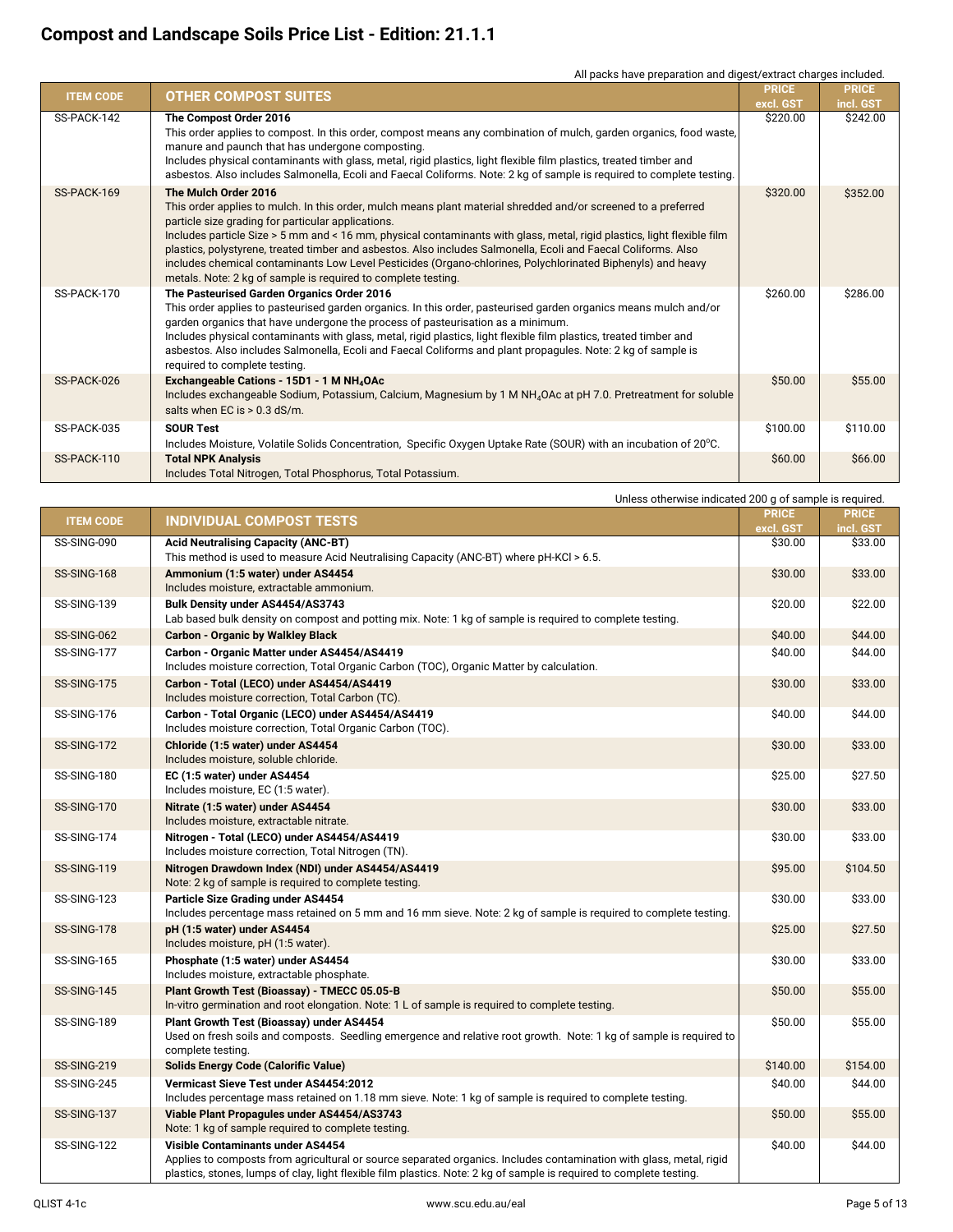| <b>ITEM CODE</b> | <b>INDIVIDUAL COMPOST TESTS (Cont.)</b> | PRICE<br>excl. GST | <b>PRICE</b><br>incl. GST |
|------------------|-----------------------------------------|--------------------|---------------------------|
| SS-SING-072      | Wettability under AS4454/AS3743         | \$20.00            | \$22.00                   |

#### *POTTING MIX TESTING*

|                  | All packs have preparation and digest/extract charges included.                                                                                                                                                                                                                                                                                                                                                                                                  |              |              |  |
|------------------|------------------------------------------------------------------------------------------------------------------------------------------------------------------------------------------------------------------------------------------------------------------------------------------------------------------------------------------------------------------------------------------------------------------------------------------------------------------|--------------|--------------|--|
| <b>ITEM CODE</b> | <b>AS3743 POTTING MIX PRODUCT SUITES</b>                                                                                                                                                                                                                                                                                                                                                                                                                         | <b>PRICE</b> | <b>PRICE</b> |  |
|                  |                                                                                                                                                                                                                                                                                                                                                                                                                                                                  | excl. GST    | incl. GST    |  |
| CA-PACK-007      | Potting Mix and Growing Media - Premium under AS3743<br>Includes Moisture Content, Bulk Density, pH, EC (1:1.5 water); Chloride, Sodium, Calcium, Magnesium, Potassium,<br>Phosphate, Nitrate, Ammonium, Sulfate, Iron, Copper, Manganese, Zinc, Boron; Air-Filled Porosity (AFP); Water<br>Holding Capacity (WHC); Wettability; Plant Growth Bioassay (Toxicity Index), Nitrogen Drawdown Index (NDI). Note: 3<br>kg of sample is required to complete testing. | \$300.00     | \$330.00     |  |
| CA-PACK-006      | Potting Mix and Growing Media - Regular under AS3743<br>Includes Moisture Content, Bulk Density, pH, EC (1:1.5 water); Chloride, Sodium, Calcium, Magnesium, Potassium,<br>Ammonium, Iron, Copper, Manganese, Zinc, Boron; Air-Filled Porosity (AFP), Water Holding Capacity (WHC);<br>Wettability; Plant Growth Bioassay (Toxicity Index); Nitrogen Drawdown Index (NDI). Note: 3 kg of sample is required<br>to complete testing.                              | \$275.00     | \$302.50     |  |

| All packs have preparation and digest/extract charges included. |                                                                                                                   |              |              |
|-----------------------------------------------------------------|-------------------------------------------------------------------------------------------------------------------|--------------|--------------|
| <b>ITEM CODE</b>                                                | <b>AS3743 POTTING MIX BASIC SUITES</b>                                                                            | <b>PRICE</b> | <b>PRICE</b> |
|                                                                 |                                                                                                                   | excl. GST    | incl. GST    |
| CA-PACK-021                                                     | AFP and WHC under AS3743:2003                                                                                     | \$50.00      | \$55.00      |
|                                                                 | Includes Air-Filled Porosity (AFP) and Water Holding Capacity (WHC). Note: 2 kg of sample is required to complete |              |              |
|                                                                 | testing.                                                                                                          |              |              |
| CA-PACK-017                                                     | <b>Extractable Macronutrients (Ammonium Acetate) under AS3743</b>                                                 | \$40.00      | \$44.00      |
|                                                                 | Includes Calcium, Magnesium, Sodium, Potassium, Phosphorus, Sulfur (1:1.5). Note: 200 g of sample is required to  |              |              |
|                                                                 | complete testing.                                                                                                 |              |              |
| CA-PACK-018                                                     | Extractable Micronutrients (DTPA) under AS3743                                                                    | \$40.00      | \$44.00      |
|                                                                 | Includes Calcium, Magnesium, Sodium, Potassium, Phosphorus, Sulfur, Iron, Copper, Zinc, Manganese (1:1.5). Note:  |              |              |
|                                                                 | 200 g of sample is required to complete testing.                                                                  |              |              |
| CA-PACK-015                                                     | Nutrients - Water Extractable under AS3743                                                                        | \$40.00      | \$44.00      |
|                                                                 | Includes Nitrate, Ammonium (1:1.5 water). Note: 200 g of sample is required to complete testing.                  |              |              |
| CA-PACK-016                                                     | pH and EC under AS3743                                                                                            | \$30.00      | \$33.00      |
|                                                                 | Includes pH and EC (1:1.5 water). Note: 200 g of sample is required to complete testing.                          |              |              |

|                  | Unless otherwise indicated 200 g of sample is required.                                                            |              |              |
|------------------|--------------------------------------------------------------------------------------------------------------------|--------------|--------------|
|                  |                                                                                                                    | <b>PRICE</b> | <b>PRICE</b> |
| <b>ITEM CODE</b> | <b>INDIVIDUAL POTTING MIX TESTS</b>                                                                                | excl. GST    | incl. GST    |
| SS-SING-120      | Air-filled Porosity (AFP) under AS3743                                                                             | \$25.00      | \$27.50      |
|                  | Note: 2 kg of sample is required to complete testing.                                                              |              |              |
| SS-SING-169      | Ammonium (1:1.5 water) under AS3743                                                                                | \$30.00      | \$33.00      |
|                  | Includes extractable ammonium.                                                                                     |              |              |
| SS-SING-139      | Bulk Density under AS4454/AS3743                                                                                   | \$20.00      | \$22.00      |
|                  | Lab based bulk density on compost and potting mix. Note: 1 kg of sample is required to complete testing.           |              |              |
| SS-SING-177      | Carbon - Organic Matter under AS4454/AS3743/AS4419                                                                 | \$40.00      | \$44.00      |
|                  | Includes moisture correction, Total Organic Carbon (TOC), Organic Matter by calculation.                           |              |              |
| SS-SING-175      | Carbon - Total (LECO) under AS4454/AS3743/AS4419                                                                   | \$30.00      | \$33.00      |
|                  | Includes moisture correction, Total Carbon (TC).                                                                   |              |              |
| SS-SING-176      | Carbon - Total Organic (LECO) under AS4454/AS3743/AS4419                                                           | \$40.00      | \$44.00      |
|                  | Includes moisture correction, Total Organic Carbon (TOC).                                                          |              |              |
| SS-SING-173      | Chloride (1:1.5 water) under AS3743                                                                                | \$30.00      | \$33.00      |
|                  | Includes soluble chloride.                                                                                         |              |              |
| SS-SING-181      | EC (1:1.5 water) under AS3743                                                                                      | \$15.00      | \$16.50      |
| SS-SING-171      | Nitrate (1:1.5 water) under AS3743                                                                                 | \$30.00      | \$33.00      |
|                  | Includes extractable nitrate.                                                                                      |              |              |
| SS-SING-174      | Nitrogen - Total (LECO) under AS4454/AS3743/AS4419                                                                 | \$30.00      | \$33.00      |
|                  | Includes moisture correction, Total Nitrogen (TN).                                                                 |              |              |
| SS-SING-188      | Nitrogen Drawdown Index (NDI) under AS3743                                                                         | \$95.00      | \$104.50     |
|                  | Note: 2 kg of sample is required to complete testing.                                                              |              |              |
| SS-SING-179      | pH (1:1.5 water) under AS3743                                                                                      | \$15.00      | \$16.50      |
| SS-SING-166      | Phosphate (1:1.5 water) under AS3743/AS4419                                                                        | \$30.00      | \$33.00      |
|                  | Includes extractable phosphate.                                                                                    |              |              |
| SS-SING-190      | Plant Growth Test (Bioassay) under AS3743/AS4419                                                                   | \$50.00      | \$55.00      |
|                  | Used on fresh soils and composts. Seedling emergence and relative root growth. Note: 1 kg of sample is required to |              |              |
|                  | complete testing.                                                                                                  |              |              |
| SS-SING-137      | Viable Plant Propagules under AS4454/AS3743                                                                        | \$50.00      | \$55.00      |
|                  | Note: 1 kg of sample required to complete testing.                                                                 |              |              |
| SS-SING-121      | Water Holding Capacity (WHC) under AS3743                                                                          | \$25.00      | \$27.50      |
|                  | Note: 2 kg of sample is required to complete testing.                                                              |              |              |
| SS-SING-072      | Wettability under AS4454/AS3743                                                                                    | \$20.00      | \$22.00      |
|                  |                                                                                                                    |              |              |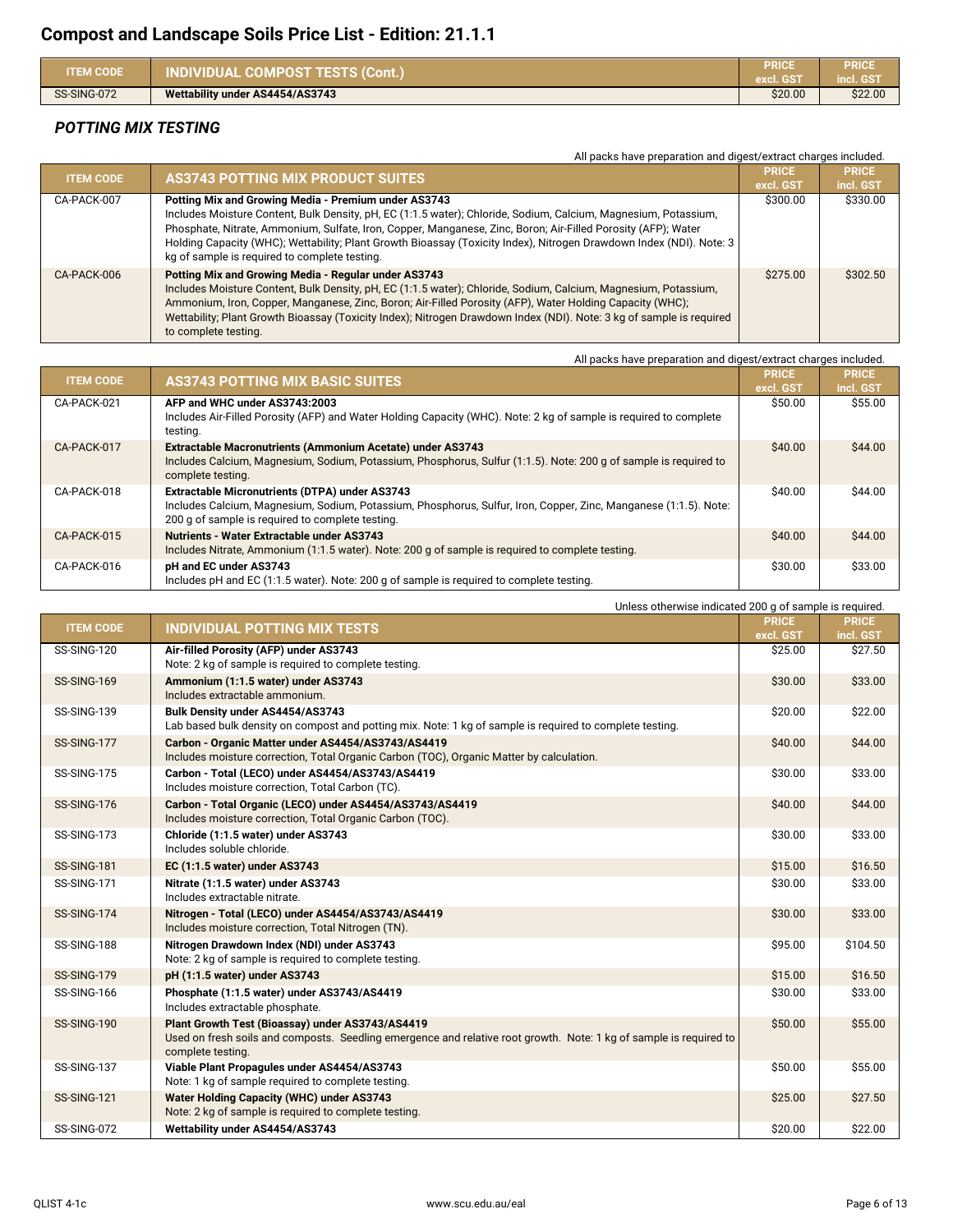#### *LANDSCAPE SOIL TESTING*

|                  | All packs have preparation and digest/extract charges included.                                                                                                                                                                                                                                                                                                                                                                                                                                                                       |              |              |
|------------------|---------------------------------------------------------------------------------------------------------------------------------------------------------------------------------------------------------------------------------------------------------------------------------------------------------------------------------------------------------------------------------------------------------------------------------------------------------------------------------------------------------------------------------------|--------------|--------------|
| <b>ITEM CODE</b> | AS4419:2018 SOIL SUITES                                                                                                                                                                                                                                                                                                                                                                                                                                                                                                               | <b>PRICE</b> | <b>PRICE</b> |
|                  |                                                                                                                                                                                                                                                                                                                                                                                                                                                                                                                                       | excl. GST    | incl. GST    |
| SS-PACK-120      | Landscape Soils (On Grade) compliance under AS4419:2018<br>Includes Bulk Density; Texture; pH and EC; Exchangeable Cations (pH and EC dependant); Available Phosphorus;<br>Available Nitrogen (Ammonium plus Nitrate); Organic Matter (Total Organic Carbon); Large Particles; Bioassay; Water<br>Repellence; Physical Contaminants; Chemical Contaminants (Heavy Metals and Low Level (Pesticides, PCB)); Plant<br>Propagules. Note: 4 kg of sample is required to complete testing.                                                 | \$500.00     | \$550.00     |
| SS-PACK-127      | Landscape Soils (On Grade) monitoring under AS4419:2018<br>Includes Bulk Density; Texture; pH and EC; Exchangeable Cations (pH and EC dependant); Available Phosphorus;<br>Available Nitrogen (Ammonium plus Nitrate); Organic Matter (Total Organic Carbon); Large Particles; Bioassay; Water<br>Repellence. Note: 4 kg of sample is required to complete testing.                                                                                                                                                                   | \$320.00     | \$352.00     |
| SS-PACK-121      | Low Density Media (On Slab) compliance under AS4419:2018<br>Includes Bulk Density; pH and EC; Air-Filled Porosity; Water Holding Capacity; Available Phosphorus; Available<br>Nitrogen (Ammonium), Available Nitrogen (Ammonium plus Nitrate); Organic Matter (Total Organic Carbon); Nitrogen<br>Drawdown Index; Physical Contaminants; Chemical Contaminants (Heavy Metals and Low Level (Pesticides, PCB));<br>Plant Propagules. Note: 4 kg of sample is required to complete testing.                                             | \$415.00     | \$456.50     |
| SS-PACK-128      | Low Density Media (On Slab) monitoring under AS4419:2018<br>Includes Bulk Density; pH and EC; Air-Filled Porosity; Water Holding Capacity; Available Phosphorus; Available<br>Nitrogen (Ammonium), Available Nitrogen (Ammonium plus Nitrate); Organic Matter (Total Organic Carbon); Nitrogen<br>Drawdown Index. Note: 3 kg of sample is required to complete testing.                                                                                                                                                               | \$235.00     | \$258.50     |
| SS-PACK-122      | Soils for Turf and Lawns compliance under AS4419:2018<br>Includes Bulk Density; Texture; pH and EC; Exchangeable Cations (pH and EC dependant); Available Phosphorus;<br>Available Nitrogen (Ammonium plus Nitrate); Organic Matter (Total Organic Carbon); Large Particles; Dispersibility;<br>Permeability; Water Repellence; Physical Contaminants; Chemical Contaminants (Heavy Metals and Low Level<br>(Pesticides, PCB)); Plant Propagules. Note: 4 kg of sample is required to complete testing.                               | \$545.00     | \$599.50     |
| SS-PACK-129      | Soils for Turf and Lawns monitoring under AS4419:2018<br>Includes Bulk Density; Texture; pH and EC; Exchangeable Cations (pH and EC dependant); Available Phosphorus;<br>Available Nitrogen (Ammonium plus Nitrate); Organic Matter (Total Organic Carbon); Large Particles; Dispersibility;<br>Permeability; Water Repellence. Note: 3 kg of sample is required to complete testing.                                                                                                                                                 | \$365.00     | \$401.50     |
| SS-PACK-123      | Structural Support Soil and Wetlands compliance under AS4419:2018<br>Includes Bulk Density; Texture; pH and EC; Exchangeable Cations (pH and EC dependant); Available Phosphorus;<br>Available Nitrogen (Nitrate); Organic Matter (Total Organic Carbon); Water Repellence; Permeability; Physical<br>Contaminants; Chemical Contaminants (Heavy Metals and Low Level (Pesticides, PCB)); Plant Propagules. Note: 4 kg<br>of sample is required to complete testing. Particle Size Analysis not included (SS-SING-243 & SS-SING-244). | \$490.00     | \$539.00     |
| SS-PACK-130      | Structural Support Soil and Wetlands monitoring under AS4419:2018<br>Includes Bulk Density; Texture; pH and EC; Exchangeable Cations (pH and EC dependant); Available Phosphorus;<br>Available Nitrogen (Nitrate); Organic Matter (Total Organic Carbon); Water Repellence; Permeability. Note: 3 kg of<br>sample is required to complete testing.                                                                                                                                                                                    | \$310.00     | \$341.00     |

| All packs have preparation and digest/extract charges included. |                                                                                                                       |              |              |
|-----------------------------------------------------------------|-----------------------------------------------------------------------------------------------------------------------|--------------|--------------|
| <b>ITEM CODE</b>                                                | <b>AS4419:2003 SOIL SUITES</b>                                                                                        | <b>PRICE</b> | <b>PRICE</b> |
|                                                                 |                                                                                                                       | excl. GST    | incl. GST    |
| SS-PACK-057                                                     | Low Density Testing under AS4419:2003                                                                                 | \$450.00     | \$495.00     |
|                                                                 | Includes Moisture, pH, EC; Wettability; Bulk Density; Nitrogen Drawdown Index (NDI); Toxicity; Permeability; Organic  |              |              |
|                                                                 | Matter; Ammonium, Phosphate; Large Particles; Heavy Metals Zinc, Copper, Mercury, Lead, Nickel, Cadmium,              |              |              |
|                                                                 | Chromium, Selenium, Arsenic; Low Level Pesticides (Organo-chlorines (OC), Polychlorinated Biphenyls (PCB)). Note:     |              |              |
|                                                                 | 4 kg of sample is required to complete testing.                                                                       |              |              |
| SS-PACK-165                                                     | <b>Organic Soil Testing under AS4419:2003</b>                                                                         | \$450.00     | \$495.00     |
|                                                                 | Includes Moisture, pH, EC; Wettability; Bulk Density; Nitrogen Drawdown Index (NDI); Toxicity; Permeability; Organic  |              |              |
|                                                                 | Matter; Ammonium, Phosphate; Large Particles; Heavy Metals Zinc, Copper, Mercury, Lead, Nickel, Cadmium,              |              |              |
|                                                                 | Chromium, Selenium, Arsenic; Low Level Pesticides (Organo-chlorines (OC), Polychlorinated Biphenyls (PCB)). Note:     |              |              |
|                                                                 | 4 kg of sample is required to complete testing.                                                                       |              |              |
| SS-PACK-058                                                     | <b>Natural/Soil Blend Soil Test under AS4419:2003</b>                                                                 | \$480.00     | \$528.00     |
|                                                                 | Includes Moisture, pH, EC; Texture; Wettability; Bulk Density; Nitrogen Drawdown Index (NDI); Toxicity; Permeability; |              |              |
|                                                                 | Dispersibility; Organic Matter; Phosphate; Large Particles; Heavy Metals Zinc, Copper, Mercury, Lead, Nickel,         |              |              |
|                                                                 | Cadmium, Chromium, Selenium, Arsenic; Low Level Pesticides (Organo-chlorines (OCs), Polychlorinated Biphenyls         |              |              |
|                                                                 | (PCBs)). Note: 4 kg of sample is required to complete testing.                                                        |              |              |

|                  | All packs have preparation and digest/extract charges included.                                                 |              |              |
|------------------|-----------------------------------------------------------------------------------------------------------------|--------------|--------------|
| <b>ITEM CODE</b> | <b>AS4419 SOIL BASIC SUITES</b>                                                                                 | <b>PRICE</b> | <b>PRICE</b> |
|                  |                                                                                                                 | excl. GST    | incl. GST    |
| CA-PACK-013      | LECO - Total Carbon, Total Nitrogen under AS4454/AS3743/AS4419                                                  | \$35.00      | \$38.50      |
|                  | Includes Total Carbon (TC) and Total Nitrogen (TN), TC/TN Ratio. Note: 200 g of sample is required to complete  |              |              |
|                  | testing.                                                                                                        |              |              |
| SS-PACK-013      | Pesticide Screen 1a                                                                                             | \$80.00      | \$88.00      |
|                  | Includes Organo-chlorines (OC), Organo-phosphates (OP).                                                         |              |              |
| SS-PACK-131      | pH and EC under AS4419:2018                                                                                     | \$25.00      | \$27.50      |
|                  | Includes pH and EC (1:5 water) except low density soils. Note: 200 g of sample is required to complete testing. |              |              |
| SS-PACK-146      | pH and EC under AS4419:2018                                                                                     | \$30.00      | \$33.00      |
|                  | Includes pH and EC (1:1.5 water) for low density soils. Note: 200 g of sample is required to complete testing.  |              |              |
| SS-PACK-132      | Total Available Nitrogen under AS4419:2018                                                                      | \$25.00      | \$27.50      |
|                  | Includes KCI extractable Nitrate and Ammonium. Note 200 g of sample is required to complete testing.            |              |              |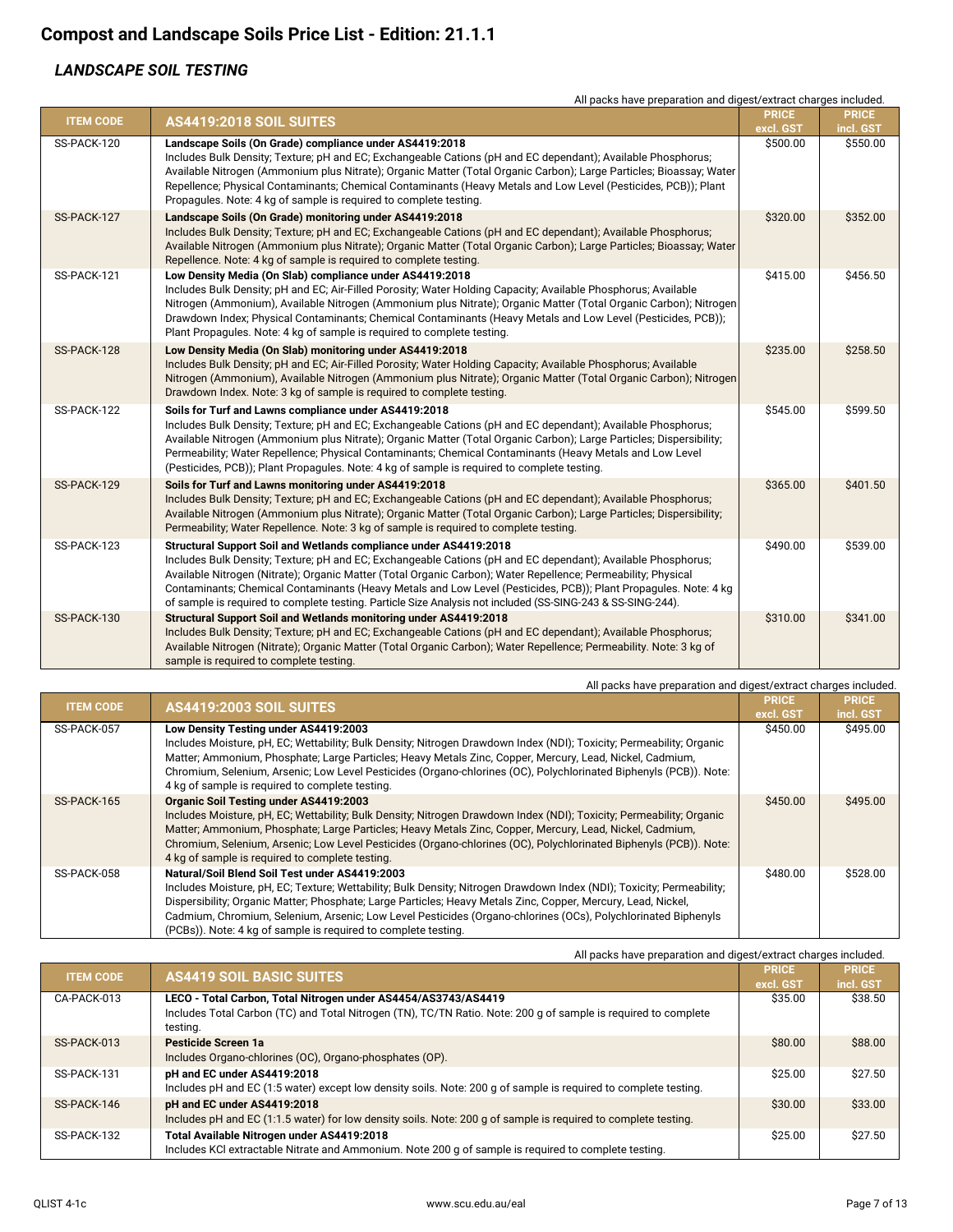#### All packs have preparation and digest/extract charges included.

| <b>ITEM CODE</b> | <b>OTHER SOIL SUITES</b>                                                                                                                                                                                                                     | <b>PRICE</b> | <b>PRICE</b> |
|------------------|----------------------------------------------------------------------------------------------------------------------------------------------------------------------------------------------------------------------------------------------|--------------|--------------|
|                  |                                                                                                                                                                                                                                              | excl. GST    | incl. GST    |
| SS-PACK-034      | <b>DTPA Extractable Micronutrients</b><br>Includes Iron, Copper, Zinc, Manganese.                                                                                                                                                            | \$40.00      | \$44.00      |
| SS-PACK-027      | Exchangeable Cations - 15C1 - Alcoholic 1 M NH <sub>4</sub> Cl<br>Includes exchangeable Sodium, Potassium, Calcium, Magnesium by Alcoholic 1 M NH <sub>4</sub> Cl at pH 8.5. Ideal for soils<br>where $pH > 7.3$ .                           | \$70.00      | \$77.00      |
| SS-PACK-026      | Exchangeable Cations - 15D1 - 1 M NH <sub>4</sub> OAc<br>Includes exchangeable Sodium, Potassium, Calcium, Magnesium by 1 M NH <sub>4</sub> OAc at pH 7.0. Pretreatment for soluble<br>salts when EC is > 0.3 dS/m.                          | \$50.00      | \$55.00      |
| SS-PACK-001      | Exchangeable Cations - 15D3 - 1 M NH <sub>4</sub> OAc plus Acidity (15G1)<br>Includes exchangeable Sodium, Potassium, Calcium, Magnesium by 1 M NH <sub>4</sub> OAc at pH 7.0 and exchangeable acidity<br>(Hydrogen + Aluminium) by 1 M KCl. | \$50.00      | \$55.00      |

|                  | Unless otherwise indicated 200 g of sample is required.                                                                                                                                                                                     |                      |                      |
|------------------|---------------------------------------------------------------------------------------------------------------------------------------------------------------------------------------------------------------------------------------------|----------------------|----------------------|
| <b>ITEM CODE</b> | <b>INDIVIDUAL SOIL TESTS</b>                                                                                                                                                                                                                | <b>PRICE</b>         | <b>PRICE</b>         |
| SS-SING-183      | <b>Bulk Density under AS4419</b>                                                                                                                                                                                                            | excl. GST<br>\$20.00 | incl. GST<br>\$22.00 |
|                  | Lab based bulk density on landscape soils. Note: 1 kg of sample is required to complete testing.                                                                                                                                            |                      |                      |
| SS-SING-177      | Carbon - Organic Matter under AS4454/AS4419<br>Includes moisture correction, Total Organic Carbon (TOC), Organic Matter by calculation.                                                                                                     | \$40.00              | \$44.00              |
| SS-SING-175      | Carbon - Total (LECO) under AS4454/AS4419                                                                                                                                                                                                   | \$30.00              | \$33.00              |
|                  | Includes moisture correction, Total Carbon (TC).                                                                                                                                                                                            |                      |                      |
| SS-SING-176      | Carbon - Total Organic (LECO) under AS4454/AS4419<br>Includes moisture correction, Total Organic Carbon (TOC).                                                                                                                              | \$40.00              | \$44.00              |
| SS-SING-172      | Chloride (1:5 water) under AS4454<br>Includes moisture, soluble chloride.                                                                                                                                                                   | \$30.00              | \$33.00              |
| SS-SING-167      | <b>Dispersability under AS4419</b>                                                                                                                                                                                                          | \$40.00              | \$44.00              |
| SS-SING-180      | EC (1:5 water) under AS4454                                                                                                                                                                                                                 | \$25.00              | \$27.50              |
|                  | Includes moisture, EC (1:5 water).                                                                                                                                                                                                          |                      |                      |
| SS-SING-229      | Ethanol repellence of soil under AS4419:2018<br>Includes ethanol repellence of soil. Note: 200 g of sample is required to complete testing.                                                                                                 | \$15.00              | \$16.50              |
| SS-SING-174      | Nitrogen - Total (LECO) under AS4454/AS4419<br>Includes moisture correction, Total Nitrogen (TN).                                                                                                                                           | \$30.00              | \$33.00              |
| SS-SING-119      | Nitrogen Drawdown Index (NDI) under AS4454/AS4419                                                                                                                                                                                           | \$95.00              | \$104.50             |
|                  | Note: 2 kg of sample is required to complete testing.                                                                                                                                                                                       |                      |                      |
| SS-SING-243      | Particle Size Analysis for Wetlands under AS4419:2018                                                                                                                                                                                       | \$110.00             | \$121.00             |
|                  | Particle size of sediment and soil by hydrometer and sieve. Percentage mass retained on sieve. Includes > 2 mm,<br>1.0-2.0 mm, 0.5-1.0 mm, 0.25-0.5 mm, 0.1-0.25 mm, 50 $\mu$ m-0.1 mm, 2-50 $\mu$ m, < 2 $\mu$ m fractions. Note: 500 g of |                      |                      |
|                  | sample is required to complete testing.                                                                                                                                                                                                     |                      |                      |
| SS-SING-184      | Particles Size Grading - Large particles under AS4419:2003                                                                                                                                                                                  | \$40.00              | \$44.00              |
|                  | Includes percentage mass retained on 10 mm, 20 mm, 50 mm and 75 mm sieve. Note: 2 kg of sample is required to<br>complete testing.                                                                                                          |                      |                      |
| SS-SING-226      | Particles Size Grading - Large particles under AS4419:2018                                                                                                                                                                                  | \$40.00              | \$44.00              |
|                  | Includes percentage mass retained on 2 mm, 5 mm, 20 mm sieve. Note: 2 kg of sample is required to complete<br>testing.                                                                                                                      |                      |                      |
| SS-SING-244      | Particles Size Grading for Structural Support under AS4419:2018                                                                                                                                                                             | \$60.00              | \$66.00              |
|                  | Includes percentage mass passing on 63.0 mm, 53.0 mm, 37.5 mm, 26.5 mm, 19.0 mm, 13.2 mm, 4.75 mm<br>fractions. Note: 2 kg of sample is required to complete testing.                                                                       |                      |                      |
| SS-SING-156      | Permeability under AS4419:2003                                                                                                                                                                                                              | \$75.00              | \$82.50              |
|                  | Note: 2 kg of sample is required to complete testing.                                                                                                                                                                                       |                      |                      |
| SS-SING-230      | <b>Permeability under AS4419:2018</b>                                                                                                                                                                                                       | \$75.00              | \$82.50              |
| SS-SING-178      | This includes 8, 16 and 32 drops. Note: 1 kg of sample is required to complete testing.<br>pH (1:5 water) under AS4454                                                                                                                      | \$25.00              | \$27.50              |
|                  | Includes moisture, pH (1:5 water).                                                                                                                                                                                                          |                      |                      |
| SS-SING-166      | Phosphate (1:1.5 water) under AS3743/AS4419<br>Includes extractable phosphate.                                                                                                                                                              | \$30.00              | \$33.00              |
| SS-SING-033      | <b>Phosphorus - Colwell</b><br>Includes Phosphorus for alkaline soils.                                                                                                                                                                      | \$20.00              | \$22.00              |
| SS-SING-034      | <b>Phosphorus - Olsen</b>                                                                                                                                                                                                                   | \$20.00              | \$22.00              |
| SS-SING-228      | Includes Olsen Phsophorous - a measure of the intensity of Phosphorus.<br><b>Physical Contaminants under AS4419:2018</b>                                                                                                                    | \$40.00              | \$44.00              |
|                  | Applies to soil types as identified by AS4419:2018. Includes contamination with glass, metal, rigid plastics, light<br>flexible film plastics. Note: 2 kg of sample is required to complete testing.                                        |                      |                      |
| SS-SING-190      | Plant Growth Test (Bioassay) under AS3743/AS4419                                                                                                                                                                                            | \$50.00              | \$55.00              |
|                  | Used on fresh soils and composts. Seedling emergence and relative root growth. Note: 1 kg of sample is required to                                                                                                                          |                      |                      |
|                  | complete testing.                                                                                                                                                                                                                           |                      |                      |
| SS-SING-164      | Texture - Full under AS4419                                                                                                                                                                                                                 | \$25.00              | \$27.50              |
| SS-SING-227      | Top Dress - Particles under AS4419:2018<br>Includes percentage mass retained of organics particles on 2 mm, 5 mm, 8 mm sieve. Also mass retained of mineral                                                                                 | \$40.00              | \$44.00              |
|                  | particles on 2 mm sieve. Note: 2 kg of sample is required to complete testing.                                                                                                                                                              |                      |                      |
| SS-SING-182      | <b>Wettability under AS4419</b>                                                                                                                                                                                                             | \$20.00              | \$22.00              |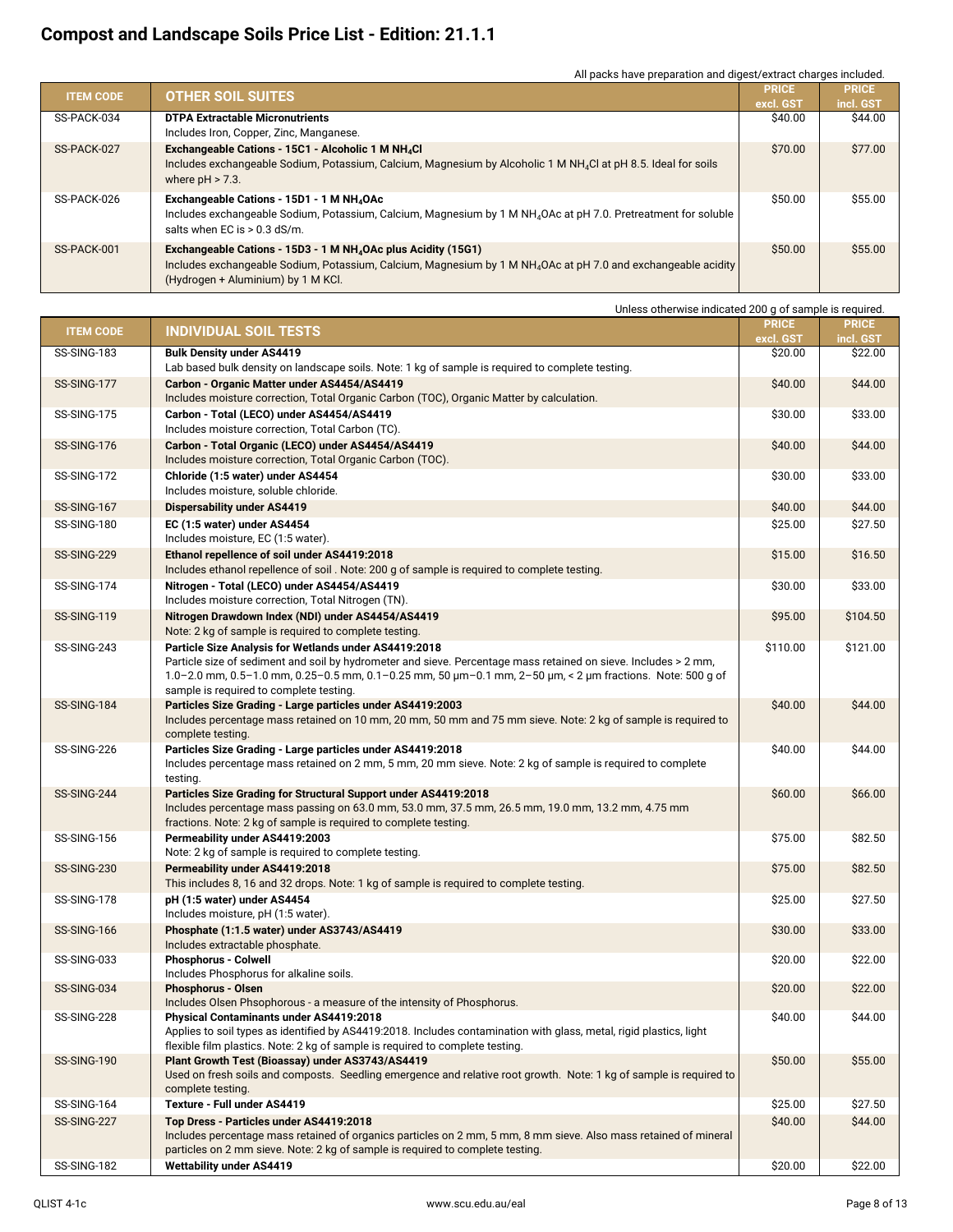#### *MAIN ROAD (MRTS AND R178) TESTING*

|                  | All packs have preparation and digest/extract charges included.                                                                                                                                                                                                                                                                                                                                                                                                                                                                                                                                                                                                                                                                                                                                                             |                           |                           |
|------------------|-----------------------------------------------------------------------------------------------------------------------------------------------------------------------------------------------------------------------------------------------------------------------------------------------------------------------------------------------------------------------------------------------------------------------------------------------------------------------------------------------------------------------------------------------------------------------------------------------------------------------------------------------------------------------------------------------------------------------------------------------------------------------------------------------------------------------------|---------------------------|---------------------------|
| <b>ITEM CODE</b> | <b>MRTS SOIL SUITES</b>                                                                                                                                                                                                                                                                                                                                                                                                                                                                                                                                                                                                                                                                                                                                                                                                     | <b>PRICE</b><br>excl. GST | <b>PRICE</b><br>incl. GST |
| SS-PACK-062      | <b>MRTS16 FORM C Topsoil Testing (2014)</b><br>Includes Bulk Density; Total Nitrogen (TN), Total Carbon (TC), Total Organic Carbon (TOC), Organic Matter;<br>Wettability; pH and EC (1:5 water); Texture; Permeability; Extractable Phosphorus, Chloride; MCP Sulfur; Large<br>Particles; Exchangeable Calcium, Magnesium, Sodium, Potassium, Aluminium, Calcium/Magnesium Ratio Effective<br>Cation Exchange Capacity; Dispersion (Emerson Class); Water Repellence Class; Slaking Class; Clouding (Dispersion)<br>Class. Note: 4 kg of sample is required to complete testing.                                                                                                                                                                                                                                            | \$300.00                  | \$330.00                  |
| SS-PACK-090      | MRTS16 FORM C Topsoil Testing (2017)<br>Includes Bulk Density; Total Nitrogen (TN), Total Carbon (TC), Total Organic Carbon (TOC), Organic Matter;<br>Wettability; pH and EC (1:5 water); Texture; Permeability; Extractable Phosphorus, Chloride; MCP Sulfur; Large<br>Particles; Exchangeable Calcium, Magnesium, Sodium, Potassium, Aluminium, Calcium/Magnesium Ratio Effective<br>Cation Exchange Capacity; Water Repellence Class. Note: 4 kg of sample is required to complete testing.                                                                                                                                                                                                                                                                                                                              | \$300.00                  | \$330.00                  |
| SS-PACK-067      | MRTS16 FORM D Manufactured Site Topsoil Compliance Testing (2017)<br>Includes Total Organic Carbon (TOC), Organic Matter; pH and EC (1:5 water); Texture; Extractable Chloride;<br>Exchangeable Calcium, Magnesium, Sodium, Potassium, Aluminium, Calcium/Magnesium Ratio, Effective Cation<br>Exchange Capacity; Dispersion (Emerson Class); Water Repellence Class. Note: 1 kg of sample is required to<br>complete testing.                                                                                                                                                                                                                                                                                                                                                                                              | \$190.00                  | \$209.00                  |
| SS-PACK-063      | <b>MRTS16 FORM E Subsoil Testing (2014)</b><br>Includes Wettability; pH and EC (1:5 water); Texture; Extractable Chloride; MCP Sulfur; Exchangeable Calcium,<br>Magnesium, Sodium, Potassium, Aluminium, Calcium/Magnesium Ratio, Effective Cation Exchange Capacity; Water<br>Repellence Class; Slaking Class; Clouding (Dispersion) Class. Note: 1 kg of sample is required to complete testing.                                                                                                                                                                                                                                                                                                                                                                                                                          | \$180.00                  | \$198.00                  |
| SS-PACK-093      | MRTS16 FORM E Subsoil Testing (2017)<br>Includes Wettability; pH and EC (1:5 water); Texture; Extractable Chloride; MCP Sulfur; Exchangeable Calcium,<br>Magnesium, Sodium, Potassium, Aluminium, Calcium/Magnesium Ratio, Effective Cation Exchange Capacity;<br>Dispersion (Emerson Class); Water Repellence Class; Slaking Class; Clouding (Dispersion) Class. Note: 1 kg of<br>sample is required to complete testing.                                                                                                                                                                                                                                                                                                                                                                                                  | \$200.00                  | \$220.00                  |
| SS-PACK-072      | <b>MRTS16 FORM F Drainage Basin Soil Testing (2014)</b><br>Includes Moisture Content; pH and EC (1:5 water); Extractable Chloride; MCP Sulfur; Exchangeable Calcium,<br>Magnesium, Sodium, Potassium, Aluminium, Calcium/Magnesium Ratio, Effective Cation Exchange Capacity;<br>Dispersion (Emerson Class); Slaking Class; Clouding (Dispersion) Class. Note: 1 kg of sample is required to complete<br>testing.                                                                                                                                                                                                                                                                                                                                                                                                           | \$170.00                  | \$187.00                  |
| SS-PACK-097      | MRTS16 FORM F Drainage Basin Soil Testing (2017)<br>Includes Moisture Content; pH and EC (1:5 water); Extractable Chloride; MCP Sulfur; Dispersion (Emerson Class);<br>Exchangeable Calcium, Magnesium, Sodium, Potassium, Aluminium, Calcium/Magnesium Ratio, Effective Cation<br>Exchange Capacity; Dispersion (Emerson Class); Slaking Class; Clouding (Dispersion) Class. Note: 1 kg of sample is<br>required to complete testing.                                                                                                                                                                                                                                                                                                                                                                                      | \$190.00                  | \$209.00                  |
| SS-PACK-086      | <b>MRTS16 FORM G Organic Soil Conditioner Testing (2014)</b><br>Includes Bulk Density; Moisture, pH, EC; Wettability; TOC, TN, TC/TN Ratio; NO <sub>3</sub> , NH <sub>4</sub> , PO <sub>4</sub> , NH <sub>4</sub> /NO <sub>3</sub> Ratio; Particle<br>Size > 5 mm and < 16 mm; Physical Contaminants - Glass, Metal, Rigid Plastics > 2 mm, Light Plastics > 5 mm,<br>Stones and Clay > 5 mm; Totals (Ca, Mg, K, Na, S, P, Zn, Mn, Fe, Cu, B, Si, Al, Mo, Co, Se, Cd, Pb, As, Cr, Ni, Hg, Ag);<br>Bioassay; Plant Propagules, Nitrogen Drawdown Index, Specific Oxygen Uptake Rate, Solvita; Low Level Pesticides<br>(Organo-chlorines, Polychlorinated Biphenyls); Salmonella, Ecoli, Faecal Coliforms; Legionella, Listeria; Asbestos.<br>Acid Neutralising Capacity required if pH > 8.0. Note: 5 kg of sample required. | \$850.00                  | \$935.00                  |
| SS-PACK-100      | MRTS16 FORM G Organic Soil Conditioner Testing (2017)<br>Includes Bulk Density; Moisture, pH, EC; Wettability; TOC, TN, TC/TN Ratio; NO <sub>3</sub> , NH <sub>4</sub> , PO <sub>4</sub> , NH <sub>4</sub> /NO <sub>3</sub> Ratio; Particle<br>Size > 5 mm and < 16 mm; Physical Contaminants - Glass, Metal, Rigid Plastics > 2 mm, Light Plastics > 5 mm,<br>Stones and Clay > 5 mm; Totals (Ca, Mg, K, Na, S, P, Zn, Mn, Fe, Cu, B, Si, Al, Mo, Co, Se, Cd, Pb, As, Cr, Ni, Hg, Ag);<br>Bioassay; Plant Propagules, Nitrogen Drawdown Index, Specific Oxygen Uptake Rate, Solvita; Low Level Pesticides<br>(Organo-chlorines, Polychlorinated Biphenyls); Salmonella, Ecoli, Faecal Coliforms; Legionella, Listeria; Asbestos;<br>PFAS. Acid Neutralising Capacity required if pH > 8.0. Note: 5 kg of sample required.  | \$1,050.00                | \$1,155.00                |

| <b>ITEM CODE</b> | <b>MRTS WATER SUITES \</b>                                                                                | <b>PRICE</b><br>excl. GST | <b>PRICE</b><br>incl. GST |
|------------------|-----------------------------------------------------------------------------------------------------------|---------------------------|---------------------------|
| SW-PACK-070      | MRTS - FORM I - Non-potable Water Testing and Assessment Report                                           | \$150.00                  | \$165.00                  |
|                  | Includes pH, EC; Sodium, Potassium, Calcium, Magnesium, Sulfate, Chloride, Sodium Absorption Ratio (SAR); |                           |                           |
|                  | Bicarbonate / Carbonate Alkalinity; Salmonella, Ecoli, Total Colilforms.                                  |                           |                           |

| All packs have preparation and digest/extract charges included. |  |  |  |
|-----------------------------------------------------------------|--|--|--|

| <b>ITEM CODE</b> | <b>R178 SOIL SUITES</b>                                                                                                                                                                                                                                                                                                                                                                                               | <b>PRICE</b> | <b>PRICE</b> |
|------------------|-----------------------------------------------------------------------------------------------------------------------------------------------------------------------------------------------------------------------------------------------------------------------------------------------------------------------------------------------------------------------------------------------------------------------|--------------|--------------|
|                  |                                                                                                                                                                                                                                                                                                                                                                                                                       | excl. GST    | incl. GST    |
| SS-PACK-094      | R178 FORM E1 Subsoil Testing (2014)<br>Includes Wettability; pH and EC (1:5 water); Texture; Extractable Chloride; MCP Sulfur; Exchangeable Calcium,<br>Magnesium, Sodium, Potassium, Aluminium, Calcium/Magnesium Ratio, Effective Cation Exchange Capacity; Water<br>Repellence Class; Slaking Class; Clouding (Dispersion) Class. Note: 1 kg of sample is required to complete testing.                            | \$180.00     | \$198.00     |
| SS-PACK-095      | R178 FORM E1 Subsoil Testing (2017)<br>Includes Wettability; pH and EC (1:5 water); Texture; Extractable Phosphorus, Extractable Chloride; MCP Sulfur;<br>Exchangeable Calcium, Magnesium, Sodium, Potassium, Aluminium, Calcium/Magnesium Ratio, Effective Cation<br>Exchange Capacity; Water Repellence Class; Slaking Class; Clouding (Dispersion) Class. Note: 1 kg of sample is<br>required to complete testing. | \$200.00     | \$220.00     |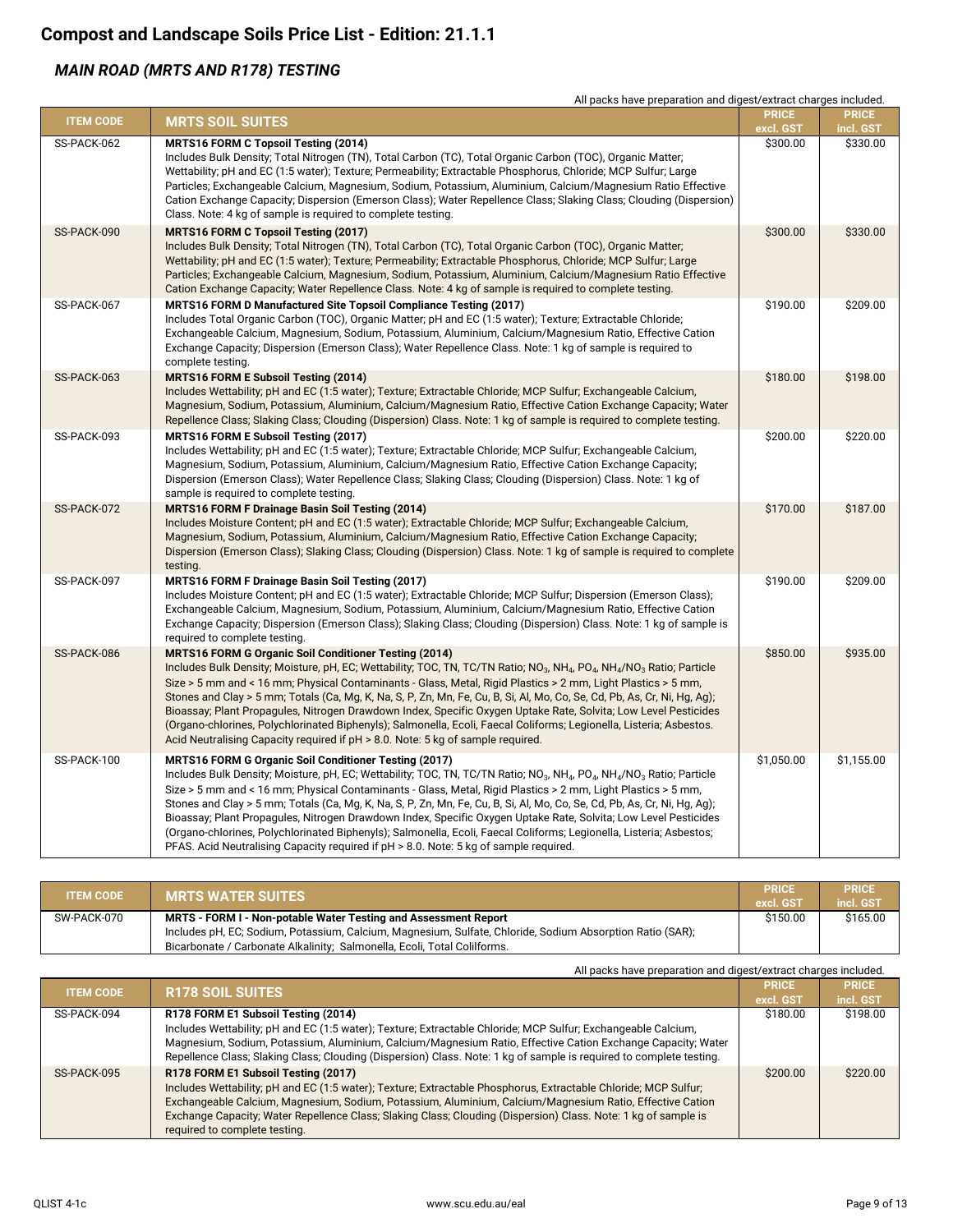| <b>ITEM CODE</b> | R178 SOIL SUITES (Cont.)                                                                                                                                                                                                                                                                                                                                                                                                                                                                                                                                                                                                                                                                                                                                                                                            | <b>PRICE</b><br>excl. GST | <b>PRICE</b><br>incl. GST |
|------------------|---------------------------------------------------------------------------------------------------------------------------------------------------------------------------------------------------------------------------------------------------------------------------------------------------------------------------------------------------------------------------------------------------------------------------------------------------------------------------------------------------------------------------------------------------------------------------------------------------------------------------------------------------------------------------------------------------------------------------------------------------------------------------------------------------------------------|---------------------------|---------------------------|
| SS-PACK-092      | R178 FORM E2 Topsoil Testing - Site Won, Manufactured and Imported (2017)<br>Includes Bulk Density; Total Nitrogen (TN), Total Carbon (TC), Total Organic Carbon (TOC), Organic Matter;<br>Wettability; pH and EC (1:5 water); Texture; Permeability; Extractable Phosphorus, Chloride; MCP Sulfur; Large<br>Particles; Exchangeable Calcium, Magnesium, Sodium, Potassium, Aluminium, Calcium/Magnesium Ratio Effective<br>Cation Exchange Capacity; Dispersion (Emerson Class); Water Repellence Class; Slaking Class; Clouding (Dispersion)<br>Class. Note: 4 kg of sample is required to complete testing.                                                                                                                                                                                                      | \$300.00                  | \$330.00                  |
| SS-PACK-091      | R178 FORM E2 Topsoil Testing (2014)<br>Includes Bulk Density; Total Nitrogen (TN), Total Carbon (TC), Total Organic Carbon (TOC), Organic Matter;<br>Wettability; pH and EC (1:5 water); Texture; Permeability; Extractable Phosphorus, Chloride; MCP Sulfur; Large<br>Particles; Exchangeable Calcium, Magnesium, Sodium, Potassium, Aluminium, Calcium/Magnesium Ratio Effective<br>Cation Exchange Capacity; Dispersion (Emerson Class); Water Repellence Class; Slaking Class; Clouding (Dispersion)<br>Class. Note: 4 kg of sample is required to complete testing.                                                                                                                                                                                                                                            | \$300.00                  | \$330.00                  |
| SS-PACK-099      | R178 FORM E3 Drainage Basin Soil Testing (2017)<br>Includes Moisture Content; pH and EC (1:5 water); Extractable Chloride; MCP Sulfur; Exchangeable Calcium,<br>Magnesium, Sodium, Potassium, Aluminium, Calcium/Magnesium Ratio, Effective Cation Exchange Capacity;<br>Dispersion (Emerson Class); Slaking Class; Clouding (Dispersion) Class. Note: 1 kg of sample is required to complete<br>testing.                                                                                                                                                                                                                                                                                                                                                                                                           | \$170.00                  | \$187.00                  |
| SS-PACK-096      | R178 FORM E3 Manufactured Site Topsoil Compliance Testing (2014)<br>Includes Total Organic Carbon (TOC), Organic Matter; pH and EC (1:5 water); Texture; Extractable Chloride;<br>Exchangeable Calcium, Magnesium, Sodium, Potassium, Aluminium, Calcium/Magnesium Ratio, Effective Cation<br>Exchange Capacity; Dispersion (Emerson Class); Water Repellence Class. Note: 1 kg of sample is required to<br>complete testing.                                                                                                                                                                                                                                                                                                                                                                                       | \$190.00                  | \$209.00                  |
| SS-PACK-098      | R178 FORM E4 Water Quality Basin Soil Testing (2014)<br>Includes Moisture Content; pH and EC (1:5 water); Extractable Chloride; MCP Sulfur; Exchangeable Calcium,<br>Magnesium, Sodium, Potassium, Aluminium, Calcium/Magnesium Ratio, Effective Cation Exchange Capacity;<br>Dispersion (Emerson Class); Slaking Class; Clouding (Dispersion) Class. Note: 1 kg of sample is required to complete<br>testing.                                                                                                                                                                                                                                                                                                                                                                                                      | \$170.00                  | \$187.00                  |
| SS-PACK-101      | R178 FORM G1 Organic Soil Conditioner Testing (2017)<br>Includes Bulk Density; Moisture, pH, EC; Wettability; TOC, TN, TC/TN Ratio; NO <sub>3</sub> , NH <sub>4</sub> , PO <sub>4</sub> , NH <sub>4</sub> /NO <sub>3</sub> Ratio; Particle<br>Size > 5 mm and < 16 mm; Physical Contaminants - Glass, Metal, Rigid Plastics > 2 mm, Light Plastics > 5 mm,<br>Stones and Clay > 5 mm; Totals (Ca, Mg, K, Na, S, P, Zn, Mn, Fe, Cu, B, Si, Al, Mo, Co, Se, Cd, Pb, As, Cr, Ni, Hg, Ag);<br>Bioassay; Plant Propagules, Nitrogen Drawdown Index, Specific Oxygen Uptake Rate, Solvita; Low Level Pesticides<br>(Organo-chlorines, Polychlorinated Biphenyls); Salmonella, Ecoli, Faecal Coliforms; Legionella, Listeria; Asbestos.<br>Acid Neutralising Capacity required if pH > 8.0. Note: 5 kg of sample required. | \$850.00                  | \$935.00                  |

All packs have preparation and digest/extract charges included.

| <b>ITEM CODE</b> | <b>OTHER SOIL SUITES</b>                                                                                                   | <b>PRICE</b> | <b>PRICE</b> |
|------------------|----------------------------------------------------------------------------------------------------------------------------|--------------|--------------|
|                  |                                                                                                                            | excl. GST    | incl. GST    |
| SS-PACK-074      | Exchangeable Cations - 15A1 - 1 M NH <sub>4</sub> Cl                                                                       | \$40.00      | \$44.00      |
|                  | Includes exchangeable Sodium, Potassium, Calcium, Magnesium by 1 M NH <sub>4</sub> Cl at pH 7.0. No pre-treatment for      |              |              |
|                  | soluble salts.                                                                                                             |              |              |
| SS-PACK-078      | Exchangeable Cations - 15B3 - 1 M NH <sub>4</sub> Cl                                                                       | \$55.00      | \$60.50      |
|                  | Includes exchangeable Sodium, Potassium, Calcium, Magnesium by 1 M NH <sub>4</sub> Cl at pH 7.0. When EC is > 0.3 dS/m     |              |              |
|                  | soluble Chloride is analysed to adjust the exchangeable sodium.                                                            |              |              |
|                  |                                                                                                                            |              |              |
| SS-PACK-027      | Exchangeable Cations - 15C1 - Alcoholic 1 M NH <sub>4</sub> Cl                                                             | \$70.00      | \$77.00      |
|                  | Includes exchangeable Sodium, Potassium, Calcium, Magnesium by Alcoholic 1 M NH <sub>4</sub> Cl at pH 8.5. Ideal for soils |              |              |
|                  | where $pH > 7.3$ .                                                                                                         |              |              |
|                  |                                                                                                                            |              |              |

Unless otherwise indicated 200 g of sample is required. **ITEM CODE INDIVIDUAL SOIL TESTS PRICE excl. GST PRICE incl. GST** SS-SING-183 **Bulk Density under AS4419** Lab based bulk density on landscape soils. Note: 1 kg of sample is required to complete testing. \$20.00 \$22.00 SS-SING-177 **Carbon - Organic Matter under AS4454/AS4419** Includes moisture correction, Total Organic Carbon (TOC), Organic Matter by calculation. \$40.00 \$44.00 SS-SING-172 **Chloride (1:5 water) under AS4454** Includes moisture, soluble chloride. \$30.00 \$33.00 SS-SING-167 **Dispersability under AS4419** \$44.00 SS-SING-025 **Emerson Aggregate Test (EAT)** Provides an Emerson Dispersion Class \$45.00 \$49.50 SS-SING-184 **Particles Size Grading - Large particles under AS4419:2003** Includes percentage mass retained on 10 mm, 20 mm, 50 mm and 75 mm sieve. Note: 2 kg of sample is required to complete testing. \$40.00 \$44.00 SS-SING-226 **Particles Size Grading - Large particles under AS4419:2018** Includes percentage mass retained on 2 mm, 5 mm, 20 mm sieve. Note: 2 kg of sample is required to complete testing. \$40.00 \$44.00 SS-SING-156 **Permeability under AS4419:2003** Note: 2 kg of sample is required to complete testing.  $$75.00$  \$82.50 SS-SING-034 **Phosphorus - Olsen** Includes Olsen Phsophorous - a measure of the intensity of Phosphorus. \$20.00 \$22.00 SS-SING-196 **Slaking and Clouding - Test Methods Q161 and Q162 \$30.00** \$30.00 \$33.00 SS-SING-082 **Sulfur - MCP** \$20.00 \$22.00 SS-SING-164 **Texture - Full under AS4419** \$27.50 **\$27.50 \$27.50 \$27.50 \$27.50 \$27.50 \$27.50 \$27.50 \$27.50 \$27.50 \$27.50 \$27.50 \$27.50 \$27.50 \$27.50 \$27.50 \$27.50 \$27.50 \$27.50 \$27.50 \$27.50 \$27.50 \$27.50 \$27.50 \$27.50 \$27.**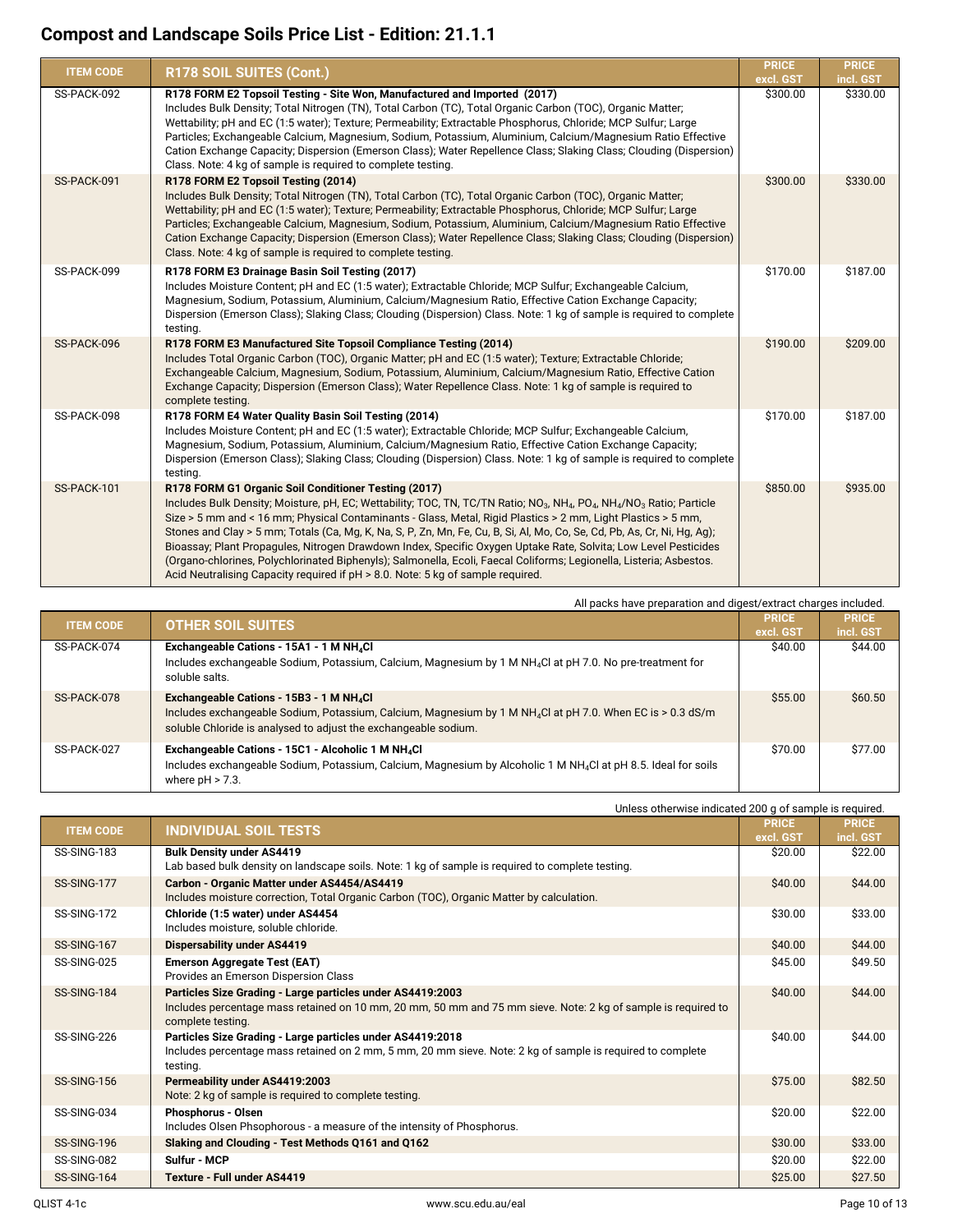| <b>ITEM CODE</b> | <b>INDIVIDUAL SOIL TESTS (Cont.)</b>        | PRICE<br>excl. GST | <b>PRICE</b><br>incl. GST |
|------------------|---------------------------------------------|--------------------|---------------------------|
| SS-SING-197      | Water repellence of soil - Test Method 0160 | \$15.00            | \$16.50                   |
| SS-SING-182      | <b>Wettability under AS4419</b>             | \$20.00            | \$22.00                   |

#### *CONTAMINATION TESTING*

|                  | All packs have preparation and digest/extract charges included.                                                                                                                        |                           |                           |
|------------------|----------------------------------------------------------------------------------------------------------------------------------------------------------------------------------------|---------------------------|---------------------------|
| <b>ITEM CODE</b> | <b>CONTAMINATION SUITES</b>                                                                                                                                                            | <b>PRICE</b><br>excl. GST | <b>PRICE</b><br>incl. GST |
| SS-PACK-055      | Pesticide Screen 2a - Low Level<br>Includes Low Level Pesticide Analysis: Organo-chlorines (OC) and Polychlorinated Biphenyls (PCB).                                                   | \$120.00                  | \$132.00                  |
| SS-PACK-056      | Pesticide Screen 2b - Low Level<br>Includes Low Level Pesticide Analysis: Organo-chlorines (OC), Organo-phosphates (OP), Polychlorinated Biphenyls<br>$(PCB)$ .                        | \$130.00                  | \$143.00                  |
| SS-PACK-118      | <b>Residue Screen - Complete</b><br>Includes RS1 + RS2 (OCOP Pesticides + Synthetic Pyrethroids - 80+ Residues + Herbicide and Fungicide - 40+<br>Residue)                             | \$280.00                  | \$308.00                  |
| SS-PACK-119      | Residue Screen - Complete + Glyphosate<br>Includes RS1 + RS2 (OCOP Pesticides + Synthetic Pyrethroids - 80+ Residues + Herbicide and Fungicide - 40+<br>Residue) + Glyphosate Screens. | \$380.00                  | \$418.00                  |
| SS-PACK-045      | Total Acid Extractable - Heavy Metals (ICPMS)<br>Includes Lead, Cadmium, Arsenic, Nickel, Aluminium, Mercury, Chromium, Silver, Selenium.                                              | \$50.00                   | \$55.00                   |

|                  | Unless otherwise indicated 200 g of sample is required.                                                    |              |              |
|------------------|------------------------------------------------------------------------------------------------------------|--------------|--------------|
| <b>ITEM CODE</b> | INDIVIDUAL CONTAMINATION TESTS                                                                             | <b>PRICE</b> | <b>PRICE</b> |
|                  |                                                                                                            | excl. GST    | incl. GST    |
| SS-SING-063      | <b>Asbestos Identification (Not Quantifiable)</b>                                                          | \$70.00      | \$77.00      |
|                  | Identification in building material, soil, compost and dust.                                               |              |              |
| SS-SING-157      | Glyphosate (Round Up) + AMPA Screen                                                                        | \$210.00     | \$231.00     |
| SS-SING-056      | Organo-chlorines (OC) - Low Level (Detection Limit - 0.01 ppm)                                             | \$100.00     | \$110.00     |
| SS-SING-057      | Organo-phosphates (OP) - Low Level (Detection Limit - 0.01 ppm)                                            | \$100.00     | \$110.00     |
| SS-SING-224      | PFAS in ASLP leachate - standard level 28 suite with detection to 0.01 µg/L                                | \$210.00     | \$231.00     |
|                  | Includes the analysis of per- and poly-fluoroalkyl substances (PFAS) in ASLP (Australian Standard Leachate |              |              |
|                  | Procedure) leachate.                                                                                       |              |              |
| SS-SING-216      | PFAS in solid - STANDARD level 28 suite with detection 0.01 mg/kg                                          | \$170.00     | \$187.00     |
|                  | Includes the analysis of per- and poly-fluoroalkyl substances (PFAS) in soil.                              |              |              |
| SS-SING-253      | PFAS in solid - LOW level 28 suite with detection 0.0008-0.0016 mg/kg                                      | \$190.00     | \$209.00     |
|                  | Includes the analysis of per- and poly-fluoroalkyl substances (PFAS) in soil.                              |              |              |
| SS-SING-058      | Polychlorinated Biphenyls (PCB) - Low Level (Detection Limit - 0.01 ppm)                                   | \$100.00     | \$110.00     |
| SS-SING-140      | <b>Synthetic Pyrethroids</b>                                                                               | \$120.00     | \$132.00     |

#### *BIOLOGICAL AND MICROBIAL TESTING*

| All packs have preparation and digest/extract charges included. |  |
|-----------------------------------------------------------------|--|
|-----------------------------------------------------------------|--|

| <b>ITEM CODE</b> | <b>MICROBIAL SUITES</b>                                                                                                                                                                                                     | <b>PRICE</b> | <b>PRICE</b> |
|------------------|-----------------------------------------------------------------------------------------------------------------------------------------------------------------------------------------------------------------------------|--------------|--------------|
|                  |                                                                                                                                                                                                                             | excl. GST    | incl. GST    |
| SS-PACK-141      | Microbial Biomass Assessment - Compost                                                                                                                                                                                      | \$299.00     | \$328.90     |
|                  | Includes biomasses of 12 microbial groups relevant for compost quality, health and function.                                                                                                                                |              |              |
| SS-PACK-166      | Microbial Biomass Assessment - Soil with high Organics                                                                                                                                                                      | \$299.00     | \$328.90     |
|                  | Includes biomasses of 12 microbial groups relevant for compost quality, health and function.                                                                                                                                |              |              |
| SS-PACK-140      | <b>Microbial Biomass Assessment - Soil</b>                                                                                                                                                                                  | \$259.00     | \$284.90     |
|                  | Includes biomasses of 12 microbial groups relevant for soil quality, health and function.                                                                                                                                   |              |              |
| SS-PACK-167      | MIC-01: Basic Analysis of Microbial Activity in Soil (Plate Count)                                                                                                                                                          | \$90.00      | \$99.00      |
|                  | Preferably examined in relation to texture, moisture content, pH, C:N ratio, and organic matter content.                                                                                                                    |              |              |
|                  | Includes Total aerobic bacteria, Total fungi (moulds), Gram negative bacteria, Filamentous actinomycetes, Yeasts.                                                                                                           |              |              |
| SS-PACK-168      | MIC-02: Microbial Activity in Soil (Plate Count)                                                                                                                                                                            | \$190.00     | \$209.00     |
|                  | Preferably examined in relation to texture, moisture content, pH, C:N ratio, and organic matter content.<br>Includes Total aerobic bacteria, Filamentous actinomycetes, Actinobacteria, Gram negative bacteria, Filamentous |              |              |
|                  | fungi (Moulds), Yeasts, Lactic acid bacteria, Total Anaerobes (includes facultative anaerobes), Sulfite Reducing                                                                                                            |              |              |
|                  | Anaerobes.                                                                                                                                                                                                                  |              |              |
| SS-PACK-175      | <b>Phytophthora and Pythium</b>                                                                                                                                                                                             | \$220.00     | \$242.00     |
|                  | Note: 500 g of sample is required to complete testing.                                                                                                                                                                      |              |              |
| SS-PACK-176      | General Plant Pathogen Scan                                                                                                                                                                                                 | \$350.00     | \$385.00     |
|                  | Does not include Phytophthora and Pythium. Note: 500 g of sample is required to complete testing.                                                                                                                           |              |              |
| SS-PACK-059      | <b>Pathogens</b>                                                                                                                                                                                                            | \$140.00     | \$154.00     |
|                  | Includes Moisture, Ecoli, Faecal Coliforms, Salmonella.                                                                                                                                                                     |              |              |
|                  | Liniose otherwise indicated 200 a of sample is required                                                                                                                                                                     |              |              |

| Unless otherwise indicated 200 g or sample is required. |                            |              |              |
|---------------------------------------------------------|----------------------------|--------------|--------------|
| <b>INDIVIDUAL MICROBIAL TESTS</b><br><b>ITEM CODE</b>   |                            | <b>PRICE</b> | <b>PRICE</b> |
|                                                         |                            | excl. GST    | incl. GST    |
| SS-SING-047                                             | <b>Aerobic Plate Count</b> | \$40.00      | \$44.00      |
| SS-SING-044                                             | E.Coli                     | \$40.00      | \$44.00      |
| SS-SING-043                                             | <b>Faecal Coliforms</b>    | \$40.00      | \$44.00      |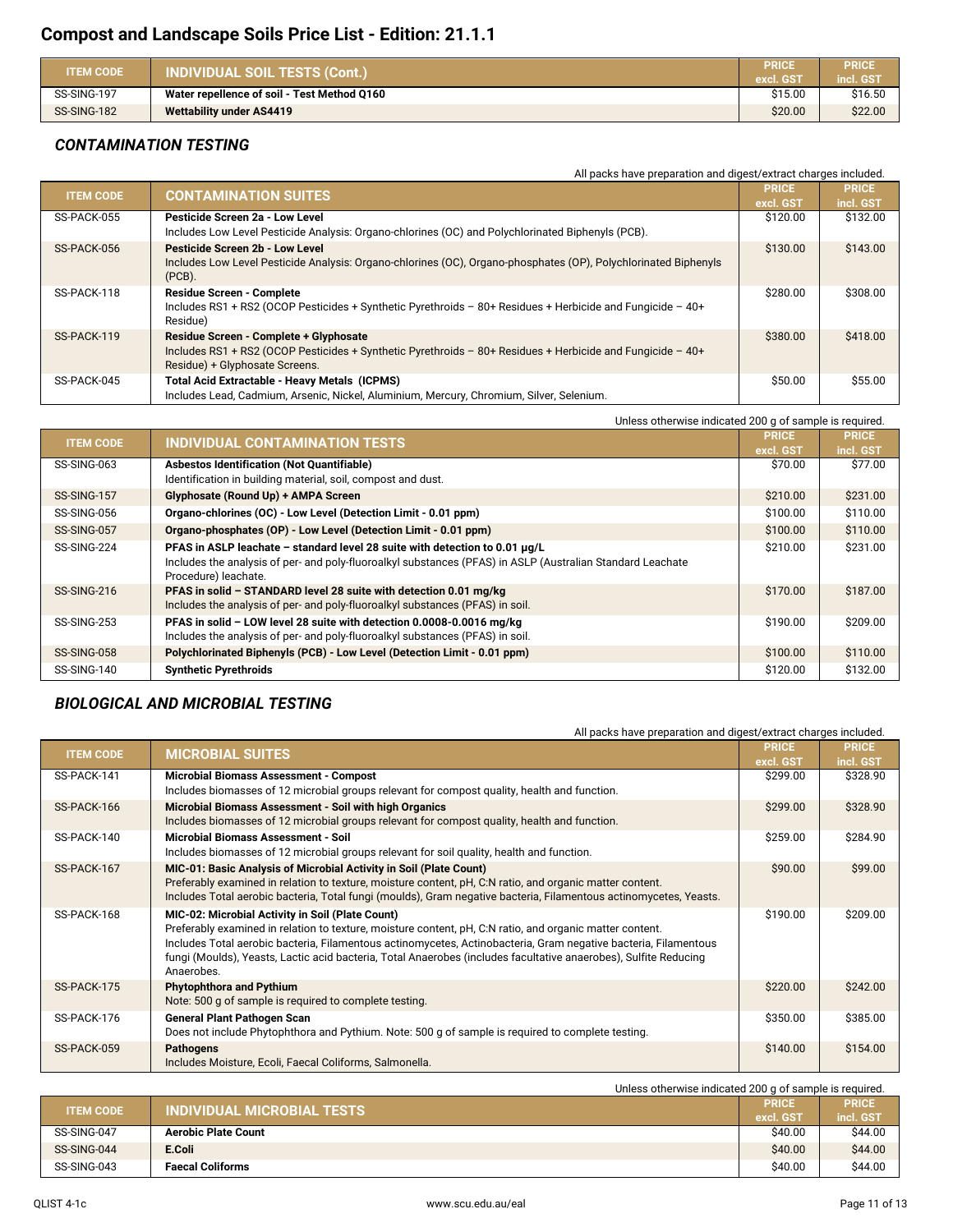| <b>ITEM CODE</b> | <b>INDIVIDUAL MICROBIAL TESTS (Cont.)</b>                                                                                                                    | <b>PRICE</b><br>excl. GST | <b>PRICE</b><br>incl. GST |
|------------------|--------------------------------------------------------------------------------------------------------------------------------------------------------------|---------------------------|---------------------------|
| SS-SING-046      | Listeria                                                                                                                                                     | \$60.00                   | \$66.00                   |
| SS-SING-045      | Salmonella                                                                                                                                                   | \$60.00                   | \$66.00                   |
| SS-SING-195      | <b>SOLVITA - Compost Emissions Maturity Test</b><br>Includes measurement of carbon dioxide and ammonia gas released from compost due to biological activity. | \$60.00                   | \$66.00                   |
| SS-SING-209      | SOLVITA - Soil CO <sub>2</sub> Burst<br>Includes measurement of carbon dioxide released from soil due to biological activity.                                | \$60.00                   | \$66.00                   |

#### *BIOCHAR, FILTER MEDIA AND BIOSOLID TESTING*

All packs have preparation and digest/extract charges included.

| <b>ITEM CODE</b> | <b>BIOCHAR SUITES</b>                                                                                                                                                                                                                                                                                                                                                                                                                              | <b>PRICE</b><br>excl. GST | <b>PRICE</b><br>incl. GST |
|------------------|----------------------------------------------------------------------------------------------------------------------------------------------------------------------------------------------------------------------------------------------------------------------------------------------------------------------------------------------------------------------------------------------------------------------------------------------------|---------------------------|---------------------------|
| SS-PACK-163      | <b>Biochar Totals Analysis Plus</b><br>Includes Moisture Content, Bulk Density; Ash Content and Volatile Matter (750°C); pH, EC (1:10 water); Total Nitrogen<br>(TN), Total Carbon (TC), Total Organic Carbon (TOC); Total Hydrogen, Total Oxygen; Totals (Ca, Mg, K, Na, S, P, Zn,<br>Mn, Fe, Cu, B, Si, Al, Mo, Co, Se, Cd, Pb, As, Cr, Ni, Hg, Ag); Acid Neutralising Capacity (ANC). Note: 500 g of sample is<br>required to complete testing. | \$330.00                  | \$363.00                  |
| SS-PACK-111      | <b>Biochar Totals Analysis</b><br>Includes Moisture Content, Bulk Density; Ash Content and Volatile Matter (750°C); pH, EC (1:10 water); Total Nitrogen<br>(TN), Total Carbon (TC), Total Organic Carbon (TOC); Totals (Ca, Mg, K, Na, S, P, Zn, Mn, Fe, Cu, B, Si, Al, Mo, Co, Se,<br>Cd, Pb, As, Cr, Ni, Hg, Ag); Acid Neutralising Capacity (ANC). Note: 500 g of sample is required to complete testing.                                       | \$230.00                  | \$253.00                  |
| SS-PACK-149      | <b>Biochar Ultimate Analysis</b><br>Includes molar ratio of hydrogen to organic carbon.                                                                                                                                                                                                                                                                                                                                                            | \$200.00                  | \$220.00                  |
| SS-PACK-150      | <b>Biochar Density and Ashing</b><br>Includes moisture with % ash and volatiles at 750°C.                                                                                                                                                                                                                                                                                                                                                          | \$70.00                   | \$77.00                   |
| SS-PACK-151      | Biochar PCB's $(0.2 ppm) and PAH's (0.4 ppm)$                                                                                                                                                                                                                                                                                                                                                                                                      | \$110.00                  | \$121.00                  |
| SS-PACK-152      | <b>Biochar VOC and SVOC Scan</b>                                                                                                                                                                                                                                                                                                                                                                                                                   | \$310.00                  | \$341.00                  |
| SS-PACK-153      | <b>Biochar Heavy Metals</b><br>Includes Pb, Cd, Hg, As, Cu, Ni, Zn and Cr.                                                                                                                                                                                                                                                                                                                                                                         | \$80.00                   | \$88.00                   |
| SS-PACK-154      | Biochar Dioxin / Furans (< 17 ng/kg)                                                                                                                                                                                                                                                                                                                                                                                                               | \$950.00                  | \$1,045.00                |
| SS-PACK-155      | <b>Biochar Particle Size Analysis - Dry Sieving</b><br>Dry sieving for fractions > 2 mm, 1-2 mm, 500 µm-1 mm, 250-500 µm, 125-250 µm, 63-125 µm, < 63 µm.                                                                                                                                                                                                                                                                                          | \$90.00                   | \$99.00                   |
| SS-PACK-156      | <b>Biochar Surface Area (Total and External)</b>                                                                                                                                                                                                                                                                                                                                                                                                   | \$300.00                  | \$330.00                  |

|                  | Unless otherwise indicated 200 g of sample is required.                                                           |           |              |
|------------------|-------------------------------------------------------------------------------------------------------------------|-----------|--------------|
| <b>ITEM CODE</b> | <b>BIORETENTION FILTER MEDIA SUITES AND INDIVIDUAL TESTS</b>                                                      |           | <b>PRICE</b> |
|                  |                                                                                                                   | excl. GST | incl. GST    |
| SS-PACK-160      | <b>Bioretention Filter Media Analysis (FMSBS 2015)</b>                                                            | \$300.00  | \$330.00     |
|                  | Includes Moisture, pH, EC; Total Organic Carbon, Total Nitrogen, Organic Matter; Phosphate; Dry Sieving > 2.0 mm, |           |              |
|                  | 1-2 mm, 0.5-1 mm, 0.25-0.5 mm, 0.15-0.25 mm, 0.05-0.15 mm, < 0.05 mm; Bridging Criteria; Hydraulic Conductivity.  |           |              |
|                  | Note: 3 kg of sample is required to complete testing.                                                             |           |              |
| SS-PACK-171      | <b>Bioretention Transition Layer Analysis (FMSBS 2015)</b>                                                        | \$170.00  | \$187.00     |
|                  | lncludes Dry Sieving > 2.0 mm, 1-2 mm, 0.5-1 mm, 0.25-0.5 mm, 0.15-0.25 mm, 0.05-0.15 mm, < 0.05 mm;              |           |              |
|                  | Bridging Criteria; Hydraulic Conductivity. Note: 3 kg of sample is required to complete testing.                  |           |              |
| SS-PACK-172      | <b>Bioretention Drainage Layer Analysis (FMSBS 2015)</b>                                                          | \$150.00  | \$165.00     |
|                  | lncludes Dry Sieving > 5.0 mm, 3.4-5.0 mm, 2.0-3.4 mm, 1-2 mm, 0.5-1 mm, 0.25-0.5 mm, 0.15-0.25 mm, 0.05-0.15 mm, |           |              |
|                  | < 0.05 mm; Bridging Criteria; Hydraulic Conductivity. Note: 3 kg of sample is required to complete testing.       |           |              |
| SS-SING-231      | Saturated Hydraulic Conductivity under ASTM F1815 - 11                                                            | \$75.00   | \$82.50      |
|                  | Note: 1 kg of sample is required to complete testing.                                                             |           |              |
| SS-SING-254      | Particle Size Analysis - Dry Sieving (FMSBS 2015)                                                                 | \$75.00   | \$82.50      |
|                  | Dry sieving for fractions > 2.0 mm, 1-2 mm, 0.5-1 mm, 0.25-0.5 mm, 0.15-0.25 mm, 0.05-0.15 mm, < 0.05 mm.         |           |              |

| All packs have preparation and digest/extract charges included. |                                                                                                                  |              |              |
|-----------------------------------------------------------------|------------------------------------------------------------------------------------------------------------------|--------------|--------------|
| <b>ITEM CODE</b>                                                | <b>BIOSOLIDS SUITES</b>                                                                                          | <b>PRICE</b> | <b>PRICE</b> |
|                                                                 |                                                                                                                  | excl. GST    | incl. GST    |
| BS-PACK-001                                                     | <b>Contaminated Grade Assessment</b>                                                                             | \$230.00     | \$253.00     |
|                                                                 | Includes Total Dry Solids Concentration, Metals Analysis Arsenic, Cadmium, Chromium, Copper, Lead, Mercury,      |              |              |
|                                                                 | Nickel, Selenium, Zinc; Low Level (Organo-chlorines Pesticides (OC), Polychlorinated biphenyls (PCB)).           |              |              |
| BS-PACK-004                                                     | <b>Enteric Viruses Determination</b>                                                                             | \$420.00     | \$462.00     |
|                                                                 | Includes Reovirus, Enterovirus, Adenovirus (viruses per 10 g).                                                   |              |              |
| BS-PACK-006                                                     | <b>Enteric Viruses Determination plus Helminth Ova</b>                                                           | \$500.00     | \$550.00     |
|                                                                 | Includes Reovirus, Enterovirus, Adenovirus (viruses per 10 g) plus Helminth Ova.                                 |              |              |
| BS-PACK-002                                                     | <b>Nutrient Determination</b>                                                                                    | \$60.00      | \$66.00      |
|                                                                 | Includes Total Nitrogen (TN), Total Kjeldahl Nitrogen (TKN) (calculation), Ammonium, Nitrate.                    |              |              |
| BS-PACK-005                                                     | <b>SOUR Test</b>                                                                                                 | \$100.00     | \$110.00     |
|                                                                 | Includes Moisture, Volatile Solids Concentration, Specific Oxygen Uptake Rate (SOUR) with an incubation of 20°C. |              |              |
| BS-PACK-003                                                     | <b>Stabilisation Confirmation</b>                                                                                | \$200.00     | \$220.00     |
|                                                                 | Includes Moisture, Microbial Assessment (E.Coli, Faecal Coliforms, and Salmonella sp.), Volatile Solids          |              |              |
|                                                                 | Concentration, Specific Oxygen Uptake Rate (SOUR).                                                               |              |              |